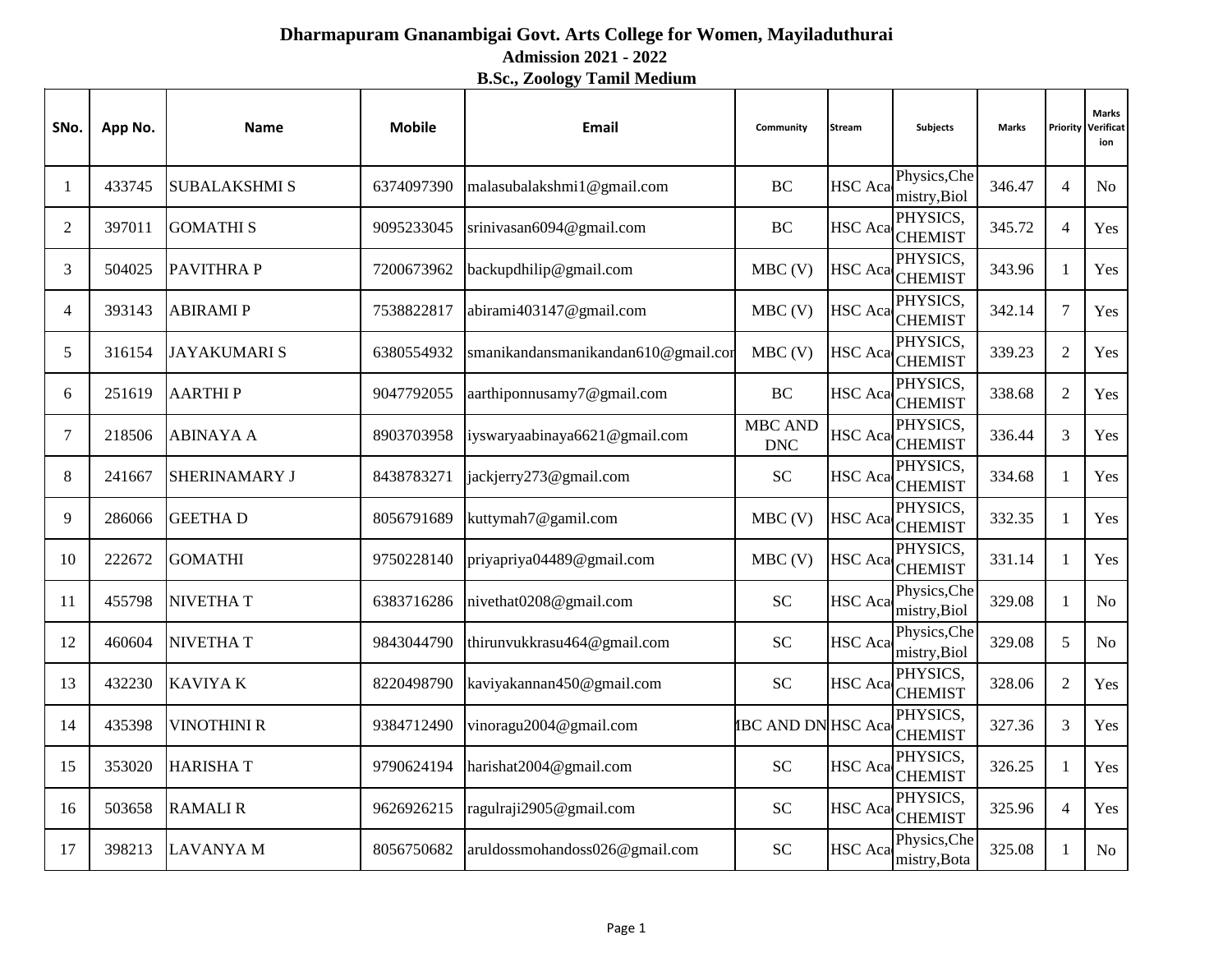| SNo. | App No. | <b>Name</b>            | <b>Mobile</b> | Email                             | Community                 | <b>Stream</b>  | Subjects                     | <b>Marks</b> | Priority       | <b>Marks</b><br>Verificat<br>ion |
|------|---------|------------------------|---------------|-----------------------------------|---------------------------|----------------|------------------------------|--------------|----------------|----------------------------------|
| 18   | 330801  | <b>NAVINA</b>          | 7603955694    | navinasanmugam@gmail.com          | <b>SC</b>                 | <b>HSC</b> Aca | Physics, Che<br>mistry, Biol | 324.69       | 1              | <b>No</b>                        |
| 19   | 242053  | <b>SURUTHIS</b>        | 9942622885    | akashrajkennady99@gmail.com       | <b>SC</b>                 |                | PHYSICS,<br>HSC Aca CHEMIST  | 324.26       | $\overline{2}$ | Yes                              |
| 20   | 363421  | <b>AROCKIA LESY A</b>  | 9659880205    | dossadossa222@gmail.com           | BC                        | <b>HSC</b> Aca | PHYSICS,<br><b>CHEMIST</b>   | 323.99       | $\overline{2}$ | Yes                              |
| 21   | 508433  | <b>DEVIKA S</b>        | 9344865704    | devikaselvarasu@gmail.com         | $MBC$ (V)                 | <b>HSC</b> Aca | PHYSICS,<br><b>CHEMIST</b>   | 322.86       | $\mathbf{1}$   | Yes                              |
| 22   | 248702  | <b>SATHA</b>           | 9585483178    | MR.BARATH75@GMAIL.COM             | <b>IBC AND DN HSC Aca</b> |                | PHYSICS,<br><b>CHEMIST</b>   | 320.68       | 1              | Yes                              |
| 23   | 397987  | <b>SHANGARI G</b>      | 7904606419    | shangarigovindaraju2004@gmail.com | $MBC$ (V)                 |                | PHYSICS,<br>HSC Aca CHEMIST  | 320.29       | $\mathbf{1}$   | Yes                              |
| 24   | 424271  | <b>DEEPAVARSHINI T</b> | 9944535973    | tamil9944535973@gmail.com         | <b>SC</b>                 |                | PHYSICS,<br>HSC Aca CHEMIST  | 320.11       | $\overline{2}$ | Yes                              |
| 25   | 463077  | <b>SANTHIYA S</b>      | 9342390964    | santhiyasanmuga2003@gmail.com     | <b>IBC AND DN HSC Aca</b> |                | PHYSICS,<br><b>CHEMIST</b>   | 319.83       | 3              | Yes                              |
| 26   | 503527  | <b>SRINITHIM</b>       | 6381202268    | sanjaythamu1@gmail.com            | <b>IBC AND DN HSC Aca</b> |                | PHYSICS,<br><b>CHEMIST</b>   | 319.83       | 1              | Yes                              |
| 27   | 377495  | <b>SUBITHA</b>         | 9655253460    | subithaarivazhakan@gmail.com      | <b>SC</b>                 | <b>HSC</b> Aca | PHYSICS,<br><b>CHEMIST</b>   | 319.55       | $\mathbf{1}$   | Yes                              |
| 28   | 458407  | <b>THIRISHAR</b>       | 8248981089    | THIRISHAR062004@GMAIL.COM         | <b>SC</b>                 |                | PHYSICS,<br>HSC Aca CHEMIST  | 318.57       | $\overline{2}$ | Yes                              |
| 29   | 499726  | <b>KIRUTHIKA J</b>     | 9442779324    | kiruthika71196@gmail.com          | BC                        | <b>HSC</b> Aca | Physics, Che<br>mistry, Bota | 318.00       | $\sqrt{2}$     | N <sub>o</sub>                   |
| 30   | 271427  | <b>VELVIZHI</b>        | 6369070493    | rahulinet2305@gmail.com           | <b>IBC AND DN HSC Aca</b> |                | Physics, Che<br>mistry, Biol | 316.21       | $\mathbf{1}$   | N <sub>o</sub>                   |
| 31   | 409571  | <b>DEEPIKAT</b>        | 9842420417    | drsivasankaramoorthy@gmail.com    | $MBC$ (V)                 | HSC Aca        | PHYSICS,<br><b>CHEMIST</b>   | 315.52       | 3              | Yes                              |
| 32   | 432721  | <b>SELVAPRIYA S</b>    | 9600524597    | navaneethank521@gmail.com         | $MBC$ (V)                 | <b>HSC</b> Aca | PHYSICS,<br><b>CHEMIST</b>   | 314.12       | 5              | Yes                              |
| 33   | 256667  | VIMALIYA J             | 9123565624    | vimaliya2004@gmail.com            | BC                        | <b>HSC</b> Aca | PHYSICS,<br><b>CHEMIST</b>   | 313.46       | $\mathbf{1}$   | Yes                              |
| 34   | 358536  | <b>SOUNDHARAM V</b>    | 9787623827    | vsoundharam@gmail.com             | MBC(V)                    | <b>HSC</b> Aca | PHYSICS,<br><b>CHEMIST</b>   | 313.06       | $\mathbf{1}$   | Yes                              |
| 35   | 339748  | PRIYADHARSHINI B       | 9715353935    | keerthigamanju20@gmail.com        | <b>MBC</b>                |                | PHYSICS,<br>HSC Aca CHEMIST  | 312.57       | $\overline{2}$ | Yes                              |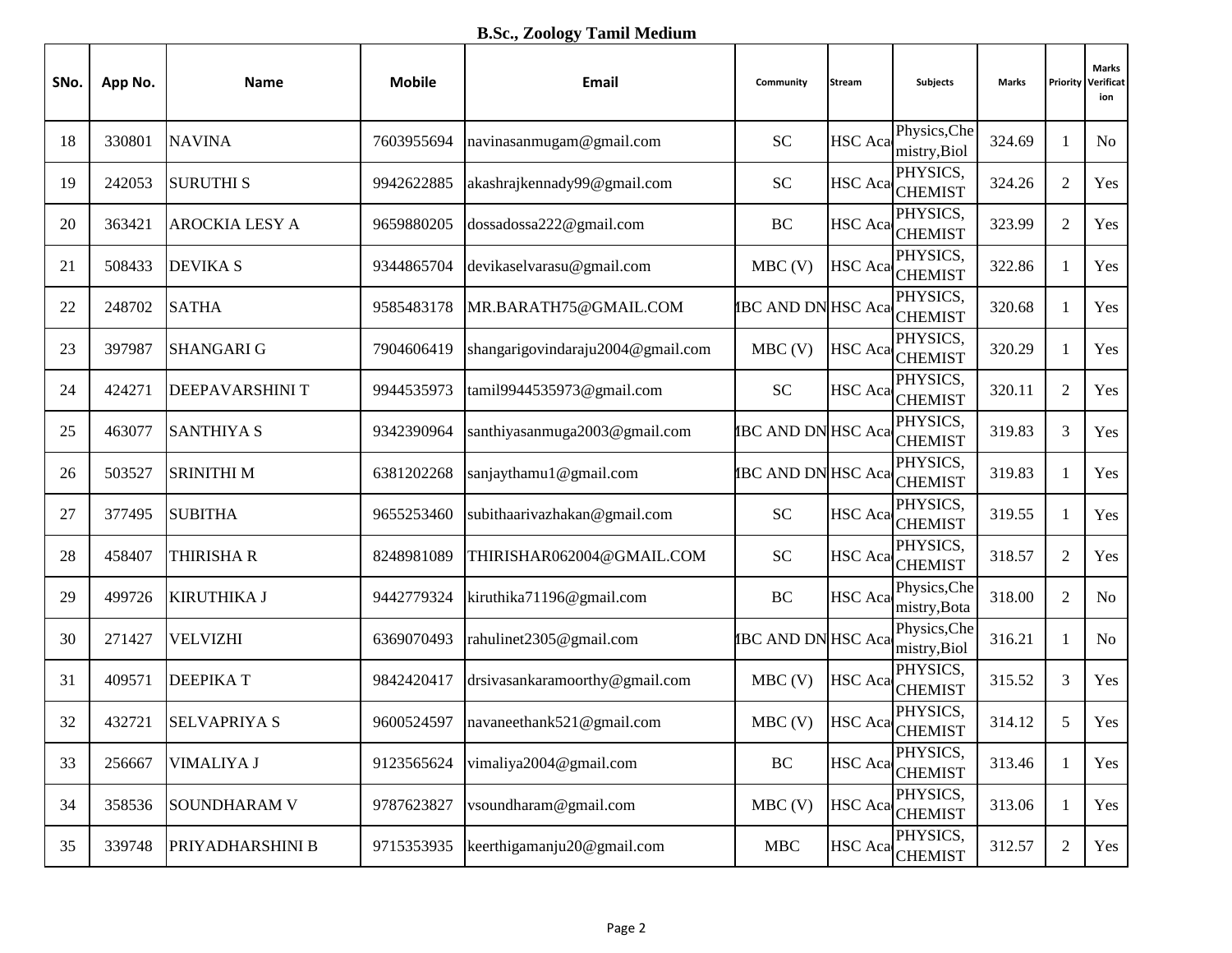## **B.Sc., Zoology Tamil Medium**

| SNo. | App No. | <b>Name</b>           | <b>Mobile</b> | Email                          | Community                 | <b>Stream</b>  | Subjects                     | <b>Marks</b> |                  | <b>Marks</b><br><b>Priority Verificat</b><br>ion |
|------|---------|-----------------------|---------------|--------------------------------|---------------------------|----------------|------------------------------|--------------|------------------|--------------------------------------------------|
| 36   | 438114  | VIJAYALAKSHMI R       | 8825944315    | ravivino045@gmail.com          | <b>SC</b>                 | <b>HSC</b> Aca | PHYSICS,<br><b>CHEMIST</b>   | 312.11       | 3                | Yes                                              |
| 37   | 465021  | <b>BOOMIKA M</b>      | 8220524046    | boomikamathi11112003@gmail.com | <b>SC</b>                 | <b>HSC</b> Aca | PHYSICS,<br><b>CHEMIST</b>   | 311.83       | $\mathbf{1}$     | Yes                                              |
| 38   | 208335  | <b>ROOPAD</b>         | 9865826657    | roopa1772004@gmail.com         | <b>IBC AND DN HSC Aca</b> |                | PHYSICS,<br><b>CHEMIST</b>   | 309.26       | 1                | Yes                                              |
| 39   | 299571  | <b>SARASWATHI B</b>   | 9688206843    | karthikarthi552007@gmail.com   | <b>BC</b>                 | <b>HSC</b> Aca | PHYSICS,<br><b>CHEMIST</b>   | 309.26       | $\mathbf{1}$     | Yes                                              |
| 40   | 440945  | <b>ROOPAD</b>         | 9751730450    | raahulinet2310@gmail.com       | <b>IBC AND DN HSC Aca</b> |                | Physics, Che<br>mistry, Biol | 309.26       | $\boldsymbol{2}$ | No                                               |
| 41   | 470494  | <b>MONISHA</b>        | 9786119834    | srivalli185910@gmail.com       | BC                        |                | PHYSICS,<br>HSC Aca CHEMIST  | 308.76       | $\mathfrak{2}$   | Yes                                              |
| 42   | 312876  | <b>DEEPIKAS</b>       | 8220351834    | a60053214@gmail.com            | <b>SC</b>                 |                | PHYSICS,<br>HSC Aca CHEMIST  | 308.58       | 1                | Yes                                              |
| 43   | 312765  | <b>SRIDHARSHINI P</b> | 9865193389    | purushothamang968@gmail.com    | <b>BC</b>                 | <b>HSC</b> Aca | PHYSICS,<br><b>CHEMIST</b>   | 308.57       | $\mathbf{1}$     | Yes                                              |
| 44   | 420401  | DIVYADHARSHINI N      | 9790346968    | muthumozhikanchi@gmail.com     | <b>SC</b>                 | <b>HSC</b> Aca | PHYSICS,<br><b>CHEMIST</b>   | 308.14       | $\overline{4}$   | Yes                                              |
| 45   | 216835  | <b>NANDHINI M</b>     | 9790112141    | preethisakthi96@gmail.com      | BC                        | <b>HSC</b> Aca | PHYSICS,<br><b>CHEMIST</b>   | 308.11       | 1                | Yes                                              |
| 46   | 480190  | <b>MANIKKAVALLI M</b> | 6369107565    | m3903313@gmail.com             | <b>SC</b>                 | <b>HSC</b> Aca | PHYSICS,<br><b>CHEMIST</b>   | 308.00       | 1                | Yes                                              |
| 47   | 335930  | <b>ABINAYAM</b>       | 9585769637    | abinayam15012004@gmail.com     | $MBC$ (V)                 | <b>HSC</b> Aca | PHYSICS,<br><b>CHEMIST</b>   | 307.84       | $\mathbf{1}$     | Yes                                              |
| 48   | 415879  | <b>SANTHIYA S</b>     | 9688984468    | nps833861@gmail.com            | <b>SC</b>                 | <b>HSC</b> Aca | PHYSICS,<br><b>CHEMIST</b>   | 307.84       | 5                | Yes                                              |
| 49   | 323299  | VIJAYALAKSHMI         | 9585663203    | vijayalakshmis609404@gmail.com | $MBC$ (V)                 | <b>HSC</b> Aca | PHYSICS,<br><b>CHEMIST</b>   | 307.25       | $\boldsymbol{2}$ | Yes                                              |
| 50   | 373816  | NITHIYABHARATHI R     | 8111099050    | nithiyarbharathi@gmail.com     | $MBC$ (V)                 | <b>HSC</b> Aca | PHYSICS,<br><b>CHEMIST</b>   | 306.53       | 9                | Yes                                              |
| 51   | 265101  | <b>NARGHISBANU A</b>  | 9655319745    | nathaninfotech2018@gmail.com   | <b>BCM</b>                | <b>HSC</b> Aca | PHYSICS,<br><b>CHEMIST</b>   | 306.52       | $\mathbf{1}$     | Yes                                              |
| 52   | 299182  | <b>ABINAYA S</b>      | 9092513519    | rithikabirithikabi@gmail.com   | $MBC$ (V)                 | <b>HSC</b> Aca | PHYSICS,<br><b>CHEMIST</b>   | 305.71       | 1                | Yes                                              |
| 53   | 269254  | <b>SARANYA S</b>      | 9659195693    | sekarpillai1972@gmail.com      | $\operatorname{BC}$       | <b>HSC</b> Aca | PHYSICS,<br><b>CHEMIST</b>   | 305.26       | $\mathbf{1}$     | Yes                                              |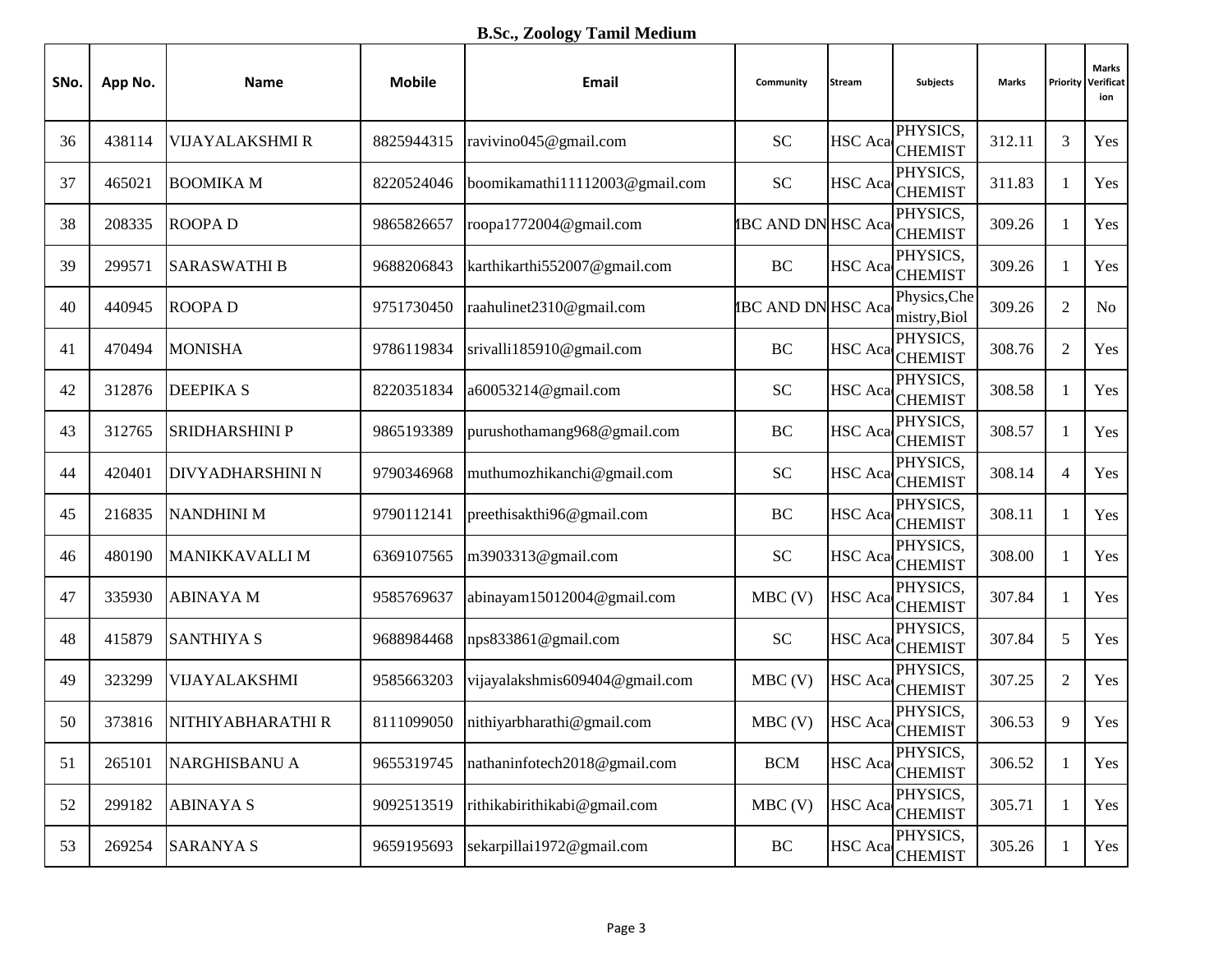## **B.Sc., Zoology Tamil Medium**

| SNo. | App No. | <b>Name</b>          | <b>Mobile</b> | Email                                | Community                  | <b>Stream</b>  | <b>Subjects</b>              | <b>Marks</b> | Priority       | <b>Marks</b><br>Verificat<br>ion |
|------|---------|----------------------|---------------|--------------------------------------|----------------------------|----------------|------------------------------|--------------|----------------|----------------------------------|
| 54   | 381428  | PRIYADHARSHINI V     | 9787280418    | baraniv753@gmail.com                 | BC                         | <b>HSC</b> Aca | PHYSICS,<br><b>CHEMIST</b>   | 304.86       | 1              | Yes                              |
| 55   | 350442  | <b>MAHESWARI R</b>   | 8940138973    | maheshwarir072005@gmail.com          | <b>SC</b>                  | <b>HSC</b> Aca | PHYSICS,<br><b>CHEMIST</b>   | 304.12       | $\overline{2}$ | Yes                              |
| 56   | 471637  | <b>DURGADEVI K</b>   | 7904436868    | durgadevikaliyaperumal2004@gmail.com | $MBC$ (V)                  | <b>HSC</b> Aca | Physics, Che<br>mistry, Bota | 303.42       | $\overline{2}$ | No                               |
| 57   | 439071  | <b>SUVATHIS</b>      | 8489499574    | suvathiajaiharini@gmail.com          | <b>SC</b>                  | <b>HSC</b> Aca | PHYSICS,<br><b>CHEMIST</b>   | 303.39       | 1              | Yes                              |
| 58   | 488233  | <b>SACHANA S</b>     | 7538870486    | sudharshnas61@gmail.com              | <b>SC</b>                  | <b>HSC</b> Aca | PHYSICS,<br><b>CHEMIST</b>   | 303.10       | 1              | Yes                              |
| 59   | 409169  | <b>BAVADHARANI M</b> | 9843680507    | nm851620@gmail.com                   | <b>SC</b>                  |                | PHYSICS,<br>HSC Aca CHEMIST  | 302.97       | 3              | Yes                              |
| 60   | 496986  | <b>VARSHA</b>        | 8925033970    | verginvijay4@gmail.com               | <b>SC</b>                  |                | PHYSICS,<br>HSC Aca CHEMIST  | 302.68       | $\mathbf{1}$   | Yes                              |
| 61   | 504448  | <b>JANANIARASI P</b> | 9688103494    | jananipalani26@gmail.com             | <b>IBC AND DN HSC Aca</b>  |                | PHYSICS,<br><b>CHEMIST</b>   | 302.42       | $\overline{2}$ | Yes                              |
| 62   | 283856  | <b>JAYA</b>          | 9894905697    | jaya38455@gmail.com                  | <b>IBC AND DN HSC Acad</b> |                | PHYSICS,<br><b>CHEMIST</b>   | 302.29       | 1              | Yes                              |
| 63   | 219067  | <b>MAHALAKSHMIP</b>  | 7826835145    | mahalakshmi01032005@gmail.com        | <b>SC</b>                  | <b>HSC</b> Aca | PHYSICS,<br><b>CHEMIST</b>   | 302.28       | 1              | Yes                              |
| 64   | 433946  | <b>SUBASRIS</b>      | 9500230319    | senthamilzhkarpagam4@gmail.com       | <b>SC</b>                  |                | PHYSICS,<br>HSC Aca CHEMIST  | 301.93       | $\overline{2}$ | Yes                              |
| 65   | 281362  | <b>BIRUNDHAS</b>     | 9790220537    | 2020vasugi2002@gmail.com             | $MBC$ (V)                  | <b>HSC</b> Aca | PHYSICS,<br><b>CHEMIST</b>   | 301.64       | $\mathbf{1}$   | Yes                              |
| 66   | 302208  | <b>KAVYAK</b>        | 9342712693    | kavyasam@gmail.com                   | $MBC$ (V)                  | <b>HSC</b> Aca | PHYSICS,<br><b>CHEMIST</b>   | 301.42       | 1              | Yes                              |
| 67   | 476851  | <b>BAIRAVI</b>       | 8680987751    | vimals30696@gmail.com                | MBC(V)                     | HSC Aca        | PHYSICS,<br><b>CHEMIST</b>   | 301.37       | 5              | Yes                              |
| 68   | 386773  | PRIYADHARSHINI D     | 7502879632    | dpriyadharshini63@gmail.com          | <b>SC</b>                  | <b>HSC</b> Aca | Physics, Che<br>mistry, Biol | 300.99       | 1              | <b>No</b>                        |
| 69   | 382794  | <b>SANTHIYA R</b>    | 8270319984    | santhiya2004ramki@gmail.com          | <b>SC</b>                  | <b>HSC</b> Aca | PHYSICS,<br><b>CHEMIST</b>   | 300.97       | $\mathfrak{Z}$ | Yes                              |
| 70   | 438143  | <b>VINITHA B</b>     | 7639277654    | vinithavasugi15@gmail.com            | <b>SC</b>                  | <b>HSC</b> Aca | PHYSICS,<br><b>CHEMIST</b>   | 300.57       | 1              | Yes                              |
| 71   | 502611  | <b>ELAKKIYA K</b>    | 8428963277    | kdkddhineshkdkd@gmail.com            | ${\rm SC}$                 |                | PHYSICS,<br>HSC Aca CHEMIST  | 299.36       | 5              | Yes                              |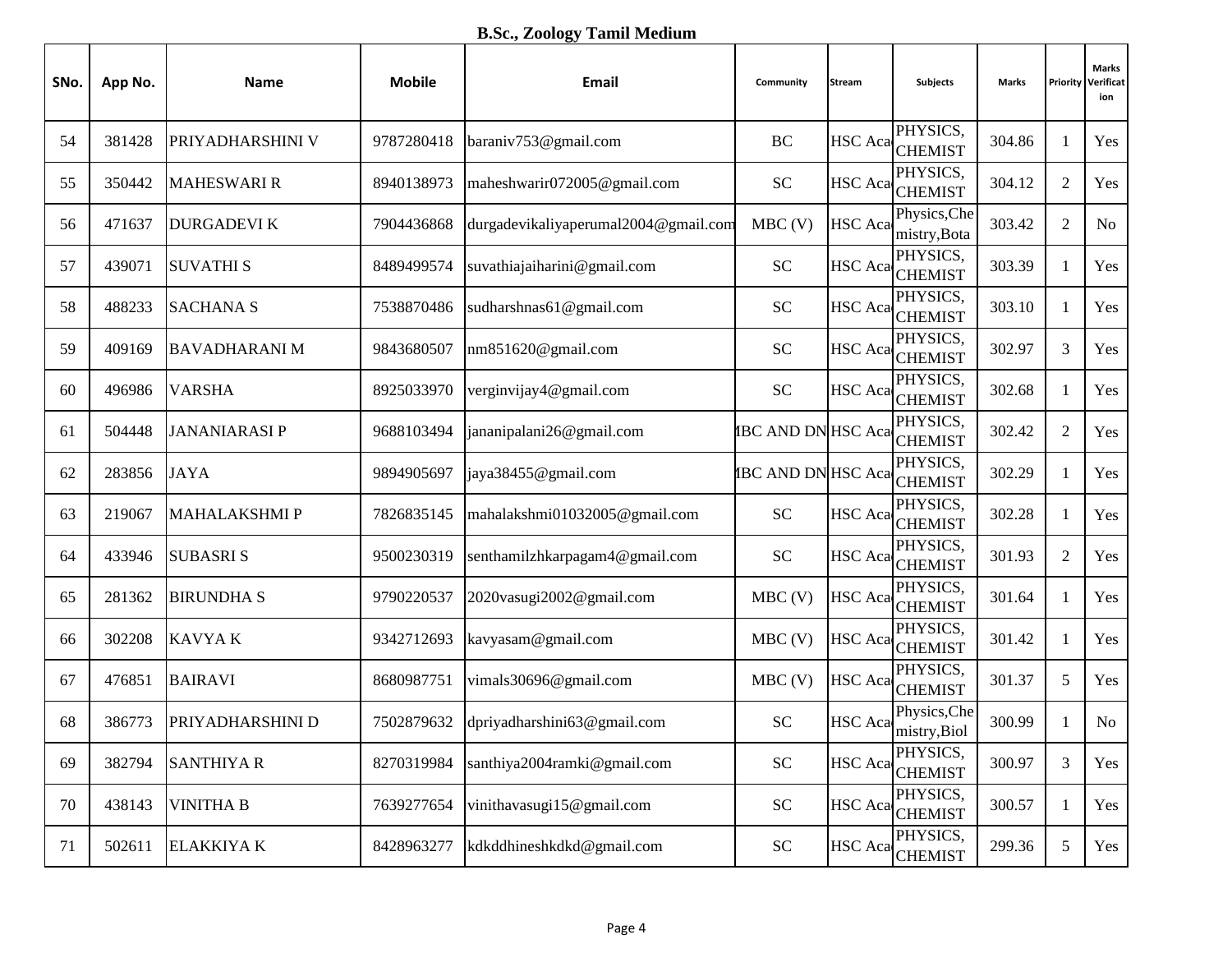| SNo. | App No. | Name                | <b>Mobile</b> | Email                               | Community                 | <b>Stream</b>  | Subjects                     | Marks  | Priority       | <b>Marks</b><br>Verificat<br>ion |
|------|---------|---------------------|---------------|-------------------------------------|---------------------------|----------------|------------------------------|--------|----------------|----------------------------------|
| 72   | 301626  | <b>SOWMIYA</b>      | 7305729484    | sakithyamurugesan123@gmail.com      | <b>SC</b>                 | <b>HSC</b> Aca | PHYSICS,<br><b>CHEMIST</b>   | 298.68 | 1              | Yes                              |
| 73   | 401965  | <b>SUJIBALA S</b>   | 9750190493    | sujibalasenthilkumar@gmail.com      | <b>IBC AND DN HSC Aca</b> |                | PHYSICS,<br><b>CHEMIST</b>   | 297.95 | $\overline{2}$ | Yes                              |
| 74   | 381598  | POOJA M             | 9344379861    | sakthivelmurugan672002@gmail.com    | BC                        | <b>HSC</b> Aca | PHYSICS,<br><b>CHEMIST</b>   | 297.83 | $\mathbf{1}$   | Yes                              |
| 75   | 263248  | <b>MOHANISHA M</b>  | 9042546332    | nithugokul@gmail.com                | <b>SC</b>                 | HSC Aca        | PHYSICS.<br><b>CHEMIST</b>   | 297.72 | 1              | Yes                              |
| 76   | 299837  | <b>AARTHIR</b>      | 6369471441    | akalya28052003@gmail.com            | $MBC$ (V)                 | HSC Aca        | PHYSICS,<br><b>CHEMIST</b>   | 296.97 | 1              | Yes                              |
| 77   | 266210  | <b>ABINAYA S</b>    | 9750561170    | sabinayasakthivel878@gmail.com      | BC                        |                | PHYSICS,<br>HSC Aca CHEMIST  | 296.57 | $\mathbf{1}$   | Yes                              |
| 78   | 315218  | PRIYANGA P          | 9344236014    | yogeshwaran102001@gmail.com         | <b>SC</b>                 |                | PHYSICS,<br>HSC Aca CHEMIST  | 295.94 | $\overline{2}$ | Yes                              |
| 79   | 394382  | <b>KANMANIS</b>     | 8098106133    | kanmanisiva2004@gmail.com           | $MBC$ (V)                 | <b>HSC</b> Aca | Physics, Che<br>mistry, Bota | 295.93 | $\overline{2}$ | <b>No</b>                        |
| 80   | 292995  | <b>MATHANA B</b>    | 7339632235    | harisuthanharisythan147@gmail.com   | <b>SC</b>                 |                | PHYSICS,<br>HSC Aca CHEMIST  | 295.66 | 1              | Yes                              |
| 81   | 479685  | <b>SANTHIYA A</b>   | 9698676703    | lnagattp@gmail.com                  | <b>SC</b>                 | <b>HSC</b> Aca | PHYSICS,<br><b>CHEMIST</b>   | 295.65 | $\mathbf{1}$   | Yes                              |
| 82   | 500675  | <b>SATHIYABANUM</b> | 7094317394    | mm9944151@gmail.com                 | $MBC$ (V)                 |                | PHYSICS,<br>HSC Aca CHEMIST  | 295.14 | $\mathbf{1}$   | Yes                              |
| 83   | 388834  | <b>SUGANYA M</b>    | 8489956750    | vennila076@gmail.com                | $MBC$ (V)                 | <b>HSC</b> Aca | Physics, Che<br>mistry, Biol | 293.84 | $\mathbf{1}$   | N <sub>o</sub>                   |
| 84   | 450854  | MUTHU MARIYAMMAL K  | 9994729836    | muthu6marri@gmail.com               | <b>SC</b>                 | <b>HSC</b> Aca | PHYSICS,<br><b>CHEMIST</b>   | 293.73 | $\mathbf{1}$   | Yes                              |
| 85   | 472140  | <b>DIVYAS</b>       | 7373213245    | divya20092004s@gmail.com            | MBC(V)                    | <b>HSC</b> Aca | Physics, Che<br>mistry, Bota | 293.37 | $\overline{c}$ | <b>No</b>                        |
| 86   | 327431  | <b>SANTHIYA</b>     | 9976245286    | santhiya1111@gmail.com              | <b>SC</b>                 | HSC Aca        | Physics, Che<br>mistry, Biol | 292.00 | $\overline{2}$ | N <sub>o</sub>                   |
| 87   | 423214  | <b>ABINAYAM</b>     | 8344833796    | am9006002@gmail.com                 | $MBC$ (V)                 | <b>HSC</b> Aca | Physics, Che<br>mistry, Bota | 291.37 | $\mathbf{1}$   | No                               |
| 88   | 439509  | VIJAYALAKSHMI       | 9698990594    | vijayalakshmisivaguru2004@gmail.com | $MBC$ (V)                 | <b>HSC</b> Aca | PHYSICS,<br><b>CHEMIST</b>   | 289.93 | $\overline{2}$ | Yes                              |
| 89   | 318161  | MUKALYA M           | 9566960235    | kalpanaselvaraj1580@gmail.com       | ${\rm SC}$                |                | PHYSICS,<br>HSC Aca CHEMIST  | 289.73 | $\mathbf{1}$   | Yes                              |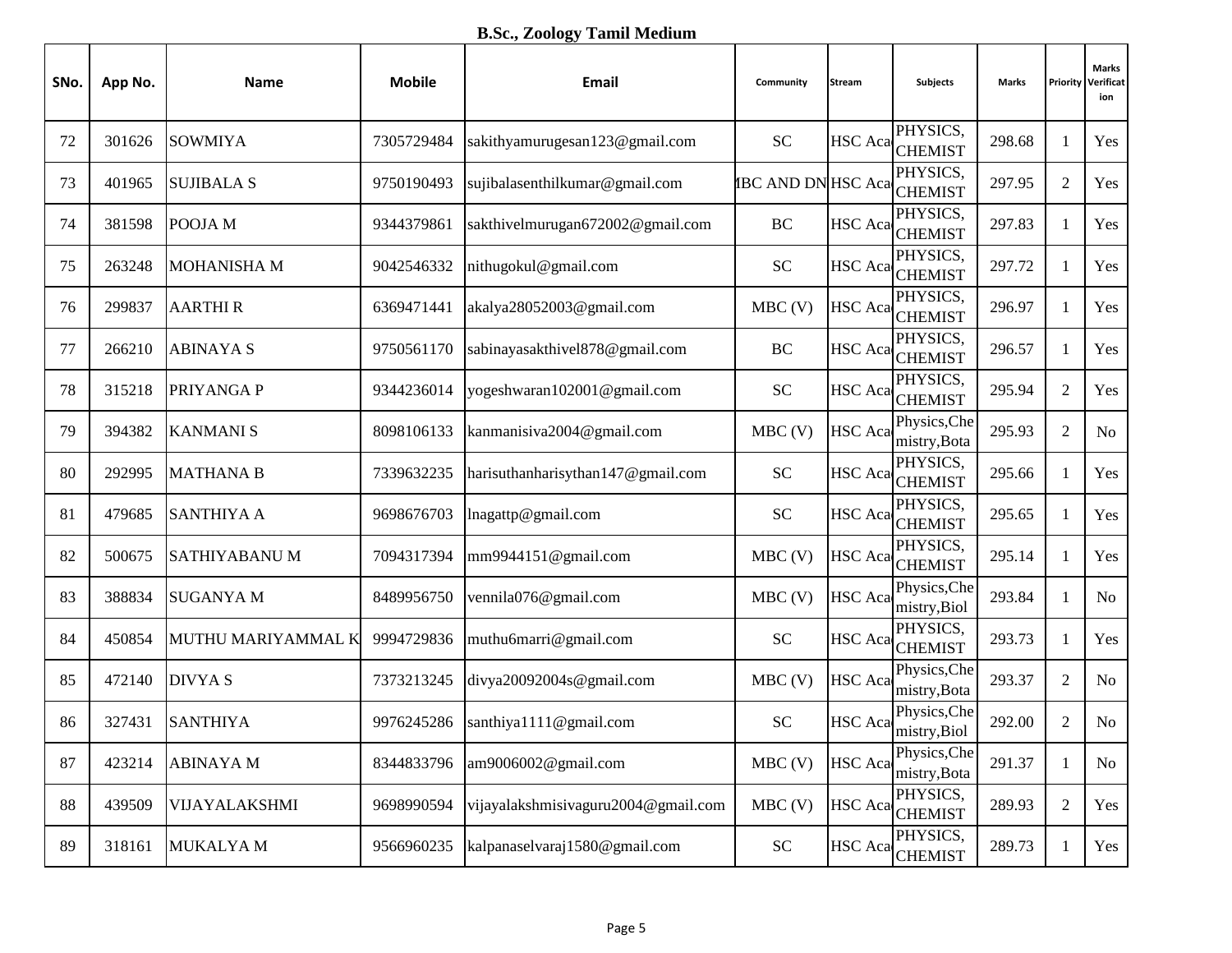| SNo. | App No. | Name                  | <b>Mobile</b> | Email                            | Community                 | <b>Stream</b>  | Subjects                     | Marks  | Priority       | <b>Marks</b><br>Verificat<br>ion |
|------|---------|-----------------------|---------------|----------------------------------|---------------------------|----------------|------------------------------|--------|----------------|----------------------------------|
| 90   | 458236  | <b>NIVETHAR</b>       | 9786436330    | nivethar122004@gmail.com         | <b>SC</b>                 | <b>HSC</b> Aca | PHYSICS.<br><b>CHEMIST</b>   | 288.58 | $\overline{2}$ | Yes                              |
| 91   | 306348  | <b>DIVYAS</b>         | 7708416188    | divya10052004@gmail.com          | $MBC$ (V)                 |                | PHYSICS,<br>HSC Aca CHEMIST  | 288.29 | $\mathbf{1}$   | Yes                              |
| 92   | 278006  | <b>LISAR</b>          | 7373358186    | rlisa7019@gmail.com              | $MBC$ (V)                 | <b>HSC</b> Aca | PHYSICS,<br><b>CHEMIST</b>   | 287.72 | $\mathbf{1}$   | Yes                              |
| 93   | 291988  | <b>SARANYA E</b>      | 8870313238    | sathiyamoorthie61@gmail.com      | <b>SC</b>                 | <b>HSC</b> Aca | PHYSICS,<br><b>CHEMIST</b>   | 286.51 | 1              | Yes                              |
| 94   | 359491  | N.VEMBU               | 9894258236    | n.kavya185138@gmail.com          | BC                        | <b>HSC</b> Aca | PHYSICS,<br><b>CHEMIST</b>   | 286.23 | $\overline{2}$ | Yes                              |
| 95   | 270045  | <b>VAITHEESWARI D</b> | 6381588614    | dvaithieeswari2004@gmail.com     | <b>SC</b>                 | <b>HSC</b> Aca | Physics, Che<br>mistry, Bota | 285.84 | $\overline{2}$ | N <sub>o</sub>                   |
| 96   | 419277  | <b>ACHUTHAD</b>       | 7339607491    | vvallarasu111@gmail.com          | <b>SC</b>                 |                | PHYSICS,<br>HSC Aca CHEMIST  | 285.72 | $\overline{c}$ | Yes                              |
| 97   | 348976  | <b>GANGA G</b>        | 8525049753    | gangaganesan04@gmail.com         | <b>SC</b>                 | <b>HSC</b> Aca | PHYSICS,<br><b>CHEMIST</b>   | 285.37 | $\mathbf{1}$   | Yes                              |
| 98   | 302958  | <b>INTHUBALA R</b>    | 7094633757    | inthubala2004@gmail.com          | <b>SC</b>                 |                | PHYSICS,<br>HSC Aca CHEMIST  | 285.15 | $\overline{2}$ | Yes                              |
| 99   | 336171  | <b>KARTHIKA K</b>     | 9047544763    | karthikak02102004@gmail.com      | <b>IBC AND DN HSC Aca</b> |                | Physics, Che<br>mistry, Biol | 284.70 | 5              | <b>No</b>                        |
| 100  | 307569  | <b>AARTHI S</b>       | 9626654936    | aarthis328@gmail.com             | <b>SC</b>                 |                | PHYSICS,<br>HSC Aca CHEMIST  | 284.51 | $\mathbf{1}$   | Yes                              |
| 101  | 344149  | <b>NANTHINI K</b>     | 8524001411    | santhiyasanthiya3894@gmail.com   | <b>SC</b>                 | <b>HSC</b> Aca | PHYSICS,<br><b>CHEMIST</b>   | 284.39 | $\mathbf{1}$   | Yes                              |
| 102  | 371994  | P. SIVARANJANI        | 9942982739    | sivaranjanipalanivel50@gmail.com | $MBC$ (V)                 | HSC Aca        | PHYSICS,<br><b>CHEMIST</b>   | 283.59 | $\mathbf{1}$   | Yes                              |
| 103  | 465421  | SENTHAMIZHDHARSHINI M | 8608921538    | senthamizhdharshini@gmail.com    | <b>SC</b>                 |                | PHYSICS,<br>HSC Aca CHEMIST  | 283.37 | $\mathbf{1}$   | Yes                              |
| 104  | 374200  | <b>ANUSUYA S</b>      | 9786332448    | anusuyasekar1212@gmail.com       | <b>SC</b>                 | <b>HSC</b> Aca | PHYSICS,<br><b>CHEMIST</b>   | 283.25 | $\overline{c}$ | Yes                              |
| 105  | 379302  | <b>MAHALAKSHMI S</b>  | 9787390112    | mahalakshmis.ski@gmail.com       | $MBC$ (V)                 | <b>HSC</b> Aca | PHYSICS,<br><b>CHEMIST</b>   | 282.97 | $\overline{2}$ | Yes                              |
| 106  | 345843  | <b>MAHALAKSHMI S</b>  | 9384933954    | 004mahalakshmi@gmail.com         | $\operatorname{BC}$       | <b>HSC</b> Aca | PHYSICS,<br><b>CHEMIST</b>   | 282.87 | $\mathbf{1}$   | Yes                              |
| 107  | 465225  | <b>ANITHA</b>         | 9176528053    | anthoniraj3007@gmail.com         | BC                        |                | PHYSICS,<br>HSC Aca CHEMIST  | 282.85 | $\mathbf{1}$   | Yes                              |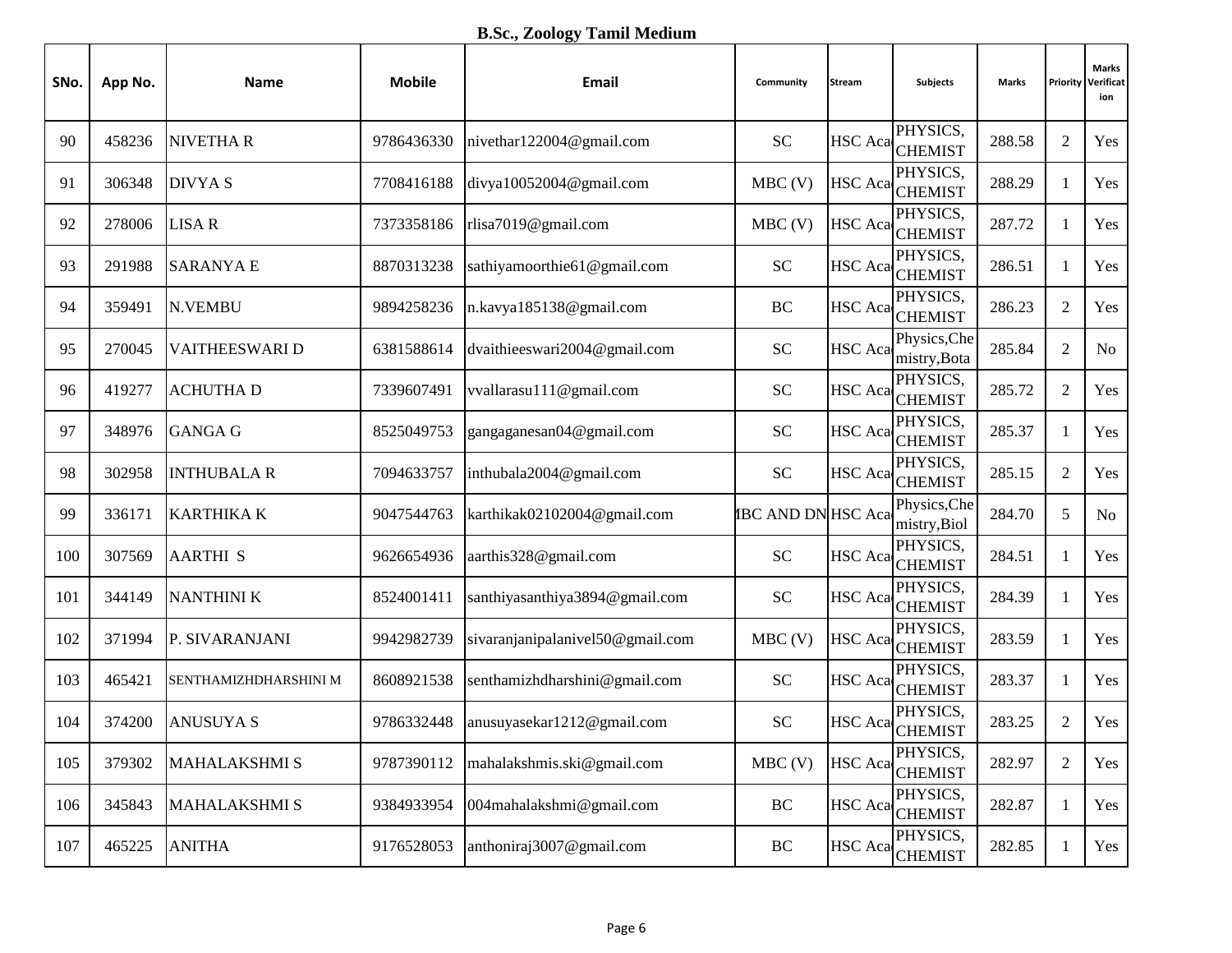| SNo. | App No. | <b>Name</b>           | <b>Mobile</b> | <b>Email</b>                     | Community                  | <b>Stream</b>  | Subjects                     | Marks  | Priority       | <b>Marks</b><br>Verificat<br>ion |
|------|---------|-----------------------|---------------|----------------------------------|----------------------------|----------------|------------------------------|--------|----------------|----------------------------------|
| 108  | 428960  | YAZHINI B             | 9500881251    | sundaradhasan6@gmail.com         | <b>SC</b>                  | <b>HSC</b> Aca | PHYSICS,<br><b>CHEMIST</b>   | 282.22 | 1              | Yes                              |
| 109  | 387329  | PRIYAT                | 7868974254    | priyadhavasimuthu@gmail.com      | BC                         | <b>HSC</b> Aca | Physics, Che<br>mistry, Bota | 282.01 | $\mathbf{1}$   | N <sub>o</sub>                   |
| 110  | 397616  | <b>JASIMA S</b>       | 9597702839    | jasima29072004@gmail.com         | BC                         | <b>HSC</b> Aca | PHYSICS,<br><b>CHEMIST</b>   | 281.85 | $\mathbf{1}$   | Yes                              |
| 111  | 311777  | MANISANKARI M         | 8056442879    | manisankari062004@gmail.com      | BC                         | <b>HSC</b> Aca | PHYSICS,<br><b>CHEMIST</b>   | 281.73 | 1              | Yes                              |
| 112  | 248025  | <b>KANIMOZHI S</b>    | 8940053771    | kanimozhikanimozhi2610@gmail.com | <b>SC</b>                  | <b>HSC</b> Aca | PHYSICS,<br><b>CHEMIST</b>   | 281.65 | $\mathbf{1}$   | Yes                              |
| 113  | 402801  | <b>SINDHUJA R</b>     | 8428856608    | vv9950116@gmail.com              | <b>SC</b>                  |                | PHYSICS,<br>HSC Aca CHEMIST  | 281.65 | $\mathbf{1}$   | Yes                              |
| 114  | 403576  | <b>RAMYAA</b>         | 9677482664    | vijaykarthik1411@gmail.com       | <b>SC</b>                  | <b>HSC</b> Aca | PHYSICS,<br><b>CHEMIST</b>   | 281.55 | 1              | Yes                              |
| 115  | 309910  | <b>SINTHIYA M</b>     | 9092708710    | kmahendrankmahendran54@gmail.com | <b>SC</b>                  | <b>HSC</b> Aca | PHYSICS,<br><b>CHEMIST</b>   | 281.15 | $\overline{2}$ | Yes                              |
| 116  | 446542  | <b>VIDYA A</b>        | 9176550760    | samlakshmi24@gmail.com           | <b>SC</b>                  |                | PHYSICS,<br>HSC Aca CHEMIST  | 280.52 | 1              | Yes                              |
| 117  | 489723  | <b>KAVIYA</b>         | 7639250494    | tamilj091@gmail.com              | <b>SC</b>                  | <b>HSC</b> Aca | Physics, Che<br>mistry, Bota | 280.29 | $\mathbf{1}$   | <b>No</b>                        |
| 118  | 355775  | <b>GOWRISANKARI K</b> | 9965793138    | mahadevanpoovai@gmail.com        | <b>IBC AND DN HSC Acad</b> |                | PHYSICS,<br><b>CHEMIST</b>   | 280.01 | 1              | Yes                              |
| 119  | 233837  | <b>ABISHAT</b>        | 8940499836    | thuriusha@gmail.com              | <b>SC</b>                  | <b>HSC</b> Aca | PHYSICS,<br><b>CHEMIST</b>   | 279.66 | $\overline{2}$ | Yes                              |
| 120  | 335276  | <b>ARTHIR</b>         | 6385380453    | ar9270109@gmail.com              | <b>SC</b>                  | <b>HSC</b> Aca | PHYSICS,<br><b>CHEMIST</b>   | 278.97 | $\mathbf{1}$   | Yes                              |
| 121  | 383766  | <b>DHIVYAT</b>        | 9361411945    | dhivyathirugnanam2004@gmail.com  | <b>SC</b>                  | <b>HSC</b> Aca | PHYSICS,<br><b>CHEMIST</b>   | 278.41 | $\mathbf{1}$   | Yes                              |
| 122  | 245512  | <b>SINDHUJA S</b>     | 9361501863    | siva.sindu154@gmail.com          | <b>SC</b>                  | <b>HSC</b> Aca | PHYSICS,<br><b>CHEMIST</b>   | 278.29 | 1              | Yes                              |
| 123  | 349627  | PRITHISHA S           | 9566781382    | selvara20@gmail.com              | <b>SC</b>                  | <b>HSC</b> Aca | PHYSICS,<br><b>CHEMIST</b>   | 277.78 | 5              | Yes                              |
| 124  | 248701  | THIBOJINI T           | 6382617832    | kavinkavin1425@gmail.com         | ${\rm SC}$                 | <b>HSC</b> Aca | PHYSICS,<br><b>CHEMIST</b>   | 277.43 | $\mathbf{1}$   | Yes                              |
| 125  | 395960  | <b>DHUSHYAD</b>       | 7339435902    | thilagavathidhaya@gmail.com      | ${\rm SC}$                 |                | PHYSICS,<br>HSC Aca CHEMIST  | 276.93 | 5              | Yes                              |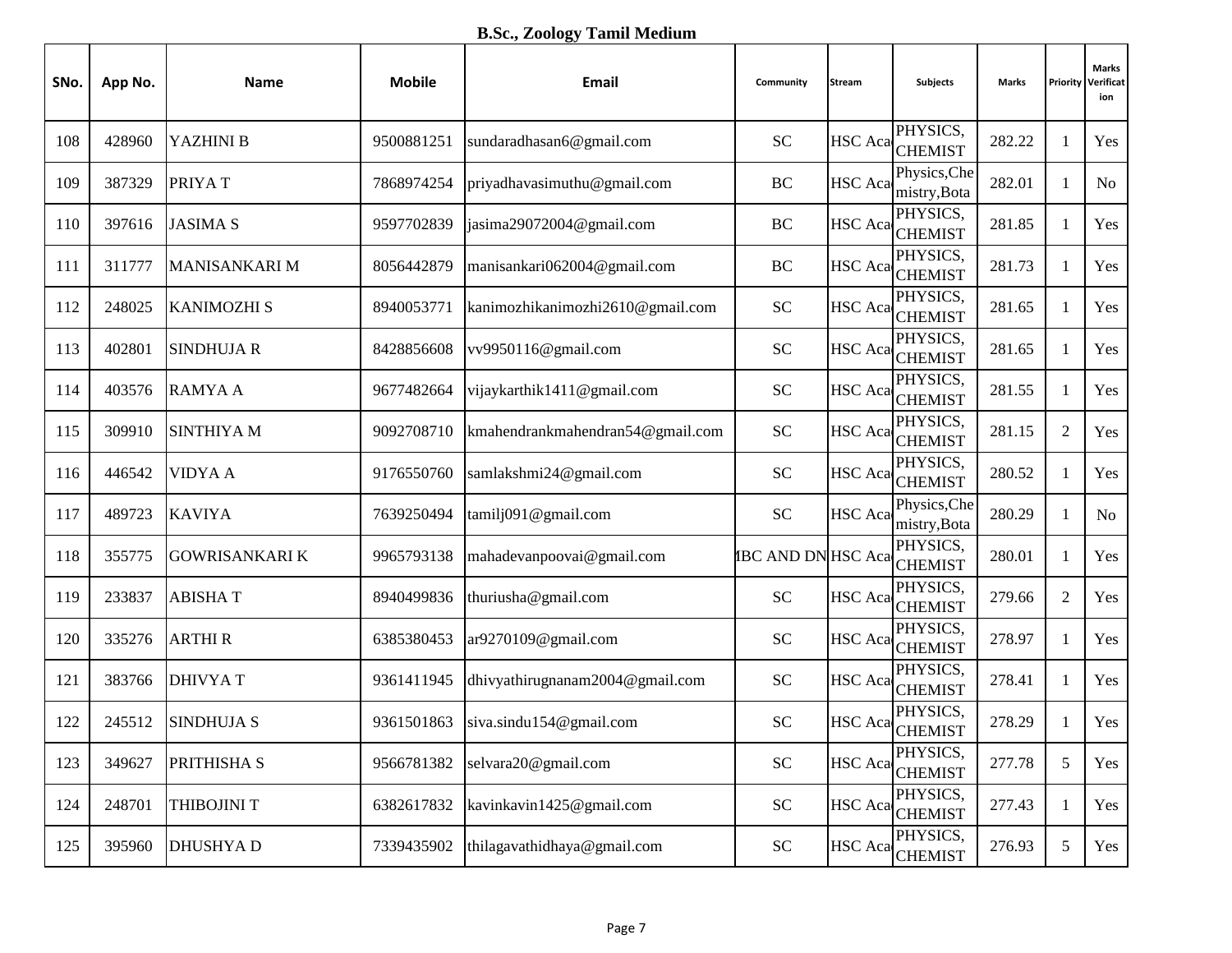| SNo. | App No. | Name                  | <b>Mobile</b> | Email                              | Community  | <b>Stream</b>  | <b>Subjects</b>              | Marks  | Priority       | <b>Marks</b><br>Verificat<br>ion |
|------|---------|-----------------------|---------------|------------------------------------|------------|----------------|------------------------------|--------|----------------|----------------------------------|
| 126  | 244412  | <b>PAVITHRADEVI S</b> | 7094252689    | pavithradevisambantham22@gmail.com | <b>SC</b>  | <b>HSC</b> Aca | PHYSICS.<br><b>CHEMIST</b>   | 276.79 | 1              | Yes                              |
| 127  | 317560  | NITHYASRI M           | 8489753074    | kamalipalani65@gmail.com           | $MBC$ (V)  |                | PHYSICS,<br>HSC Aca CHEMIST  | 276.69 | 1              | Yes                              |
| 128  | 332914  | <b>DEVIKAK</b>        | 9751412609    | kkannan81482@gmail.com             | <b>SC</b>  | <b>HSC</b> Aca | PHYSICS,<br><b>CHEMIST</b>   | 276.63 | $\overline{2}$ | Yes                              |
| 129  | 308128  | <b>SATHIYA</b>        | 9626496868    | saravanansathiya05@gmail.com       | $MBC$ (V)  | HSC Aca        | PHYSICS,<br><b>CHEMIST</b>   | 276.40 | $\mathbf{1}$   | Yes                              |
| 130  | 236761  | <b>KAMATCHIP</b>      | 9585131088    | kamatchipazhanirajan57@gmail.com   | BC         | HSC Aca        | PHYSICS,<br><b>CHEMIST</b>   | 275.83 | $\mathbf{1}$   | Yes                              |
| 131  | 216654  | <b>HEMAPRIYA M</b>    | 8438175079    | priyahema356@gmail.com             | <b>SC</b>  |                | PHYSICS,<br>HSC Aca CHEMIST  | 275.43 | $\overline{2}$ | Yes                              |
| 132  | 228489  | <b>JEEVITHA S</b>     | 6382117154    | sjeevitha2003@gmail.com            | <b>SC</b>  |                | PHYSICS,<br>HSC Aca CHEMIST  | 274.97 | $\mathbf{1}$   | Yes                              |
| 133  | 310893  | <b>SWATHIM</b>        | 7539936743    | subamanivannan11990@gmail.com      | <b>SC</b>  | <b>HSC</b> Aca | PHYSICS,<br><b>CHEMIST</b>   | 274.69 | $\overline{2}$ | Yes                              |
| 134  | 414294  | <b>VIDHYA</b>         | 9698385455    | lvidhya534@gmail.com               | $MBC$ (V)  |                | PHYSICS,<br>HSC Aca CHEMIST  | 274.40 | $\mathbf{1}$   | Yes                              |
| 135  | 375985  | <b>SWETHAR</b>        | 8098718506    | swetharamesh0402@gmail.com         | BC         | <b>HSC</b> Aca | Physics, Che<br>mistry, Biol | 273.72 | 1              | <b>No</b>                        |
| 136  | 362337  | <b>VEMBU</b>          | 7867084011    | keerthika010594@gmail.com          | BC         |                | PHYSICS,<br>HSC Aca CHEMIST  | 273.65 | $\mathbf{1}$   | Yes                              |
| 137  | 456374  | <b>NIVETHAR</b>       | 7867806358    | nivetharn724@gmail.com             | <b>SC</b>  | <b>HSC</b> Aca | PHYSICS,<br><b>CHEMIST</b>   | 273.39 | $\mathbf{1}$   | Yes                              |
| 138  | 385422  | <b>ABITHAP</b>        | 8220635937    | abithaparamasivan2003@gmail.com    | <b>SC</b>  | <b>HSC</b> Aca | PHYSICS,<br><b>CHEMIST</b>   | 273.09 | 3              | Yes                              |
| 139  | 417773  | <b>KAVIPRIYA V</b>    | 9566605336    | kavipriyap56@gmail.com             | <b>SC</b>  |                | PHYSICS,<br>HSC Aca CHEMIST  | 272.86 | $\mathbf{1}$   | Yes                              |
| 140  | 434438  | <b>SUTHIR</b>         | 9789563174    | subashsuthi2007@gmail.com          | <b>SC</b>  | <b>HSC</b> Aca | PHYSICS,<br><b>CHEMIST</b>   | 272.23 | 4              | Yes                              |
| 141  | 218992  | YAZHINI S             | 9344044173    | yazhinimalathi2003@gmail.com       | <b>SC</b>  | <b>HSC</b> Aca | PHYSICS,<br><b>CHEMIST</b>   | 271.36 | $\overline{2}$ | Yes                              |
| 142  | 377090  | <b>ANUPRIYA S</b>     | 9790049598    | pandiyanravi10@gmail.com           | $MBC$ (V)  | <b>HSC</b> Aca | PHYSICS,<br><b>CHEMIST</b>   | 271.36 | 2              | Yes                              |
| 143  | 408656  | PRIYADHARSINI M       | 9965798493    | priyadharsinimadavan2005@gmail.com | ${\rm SC}$ |                | PHYSICS,<br>HSC Aca CHEMIST  | 270.87 | $\mathbf{1}$   | Yes                              |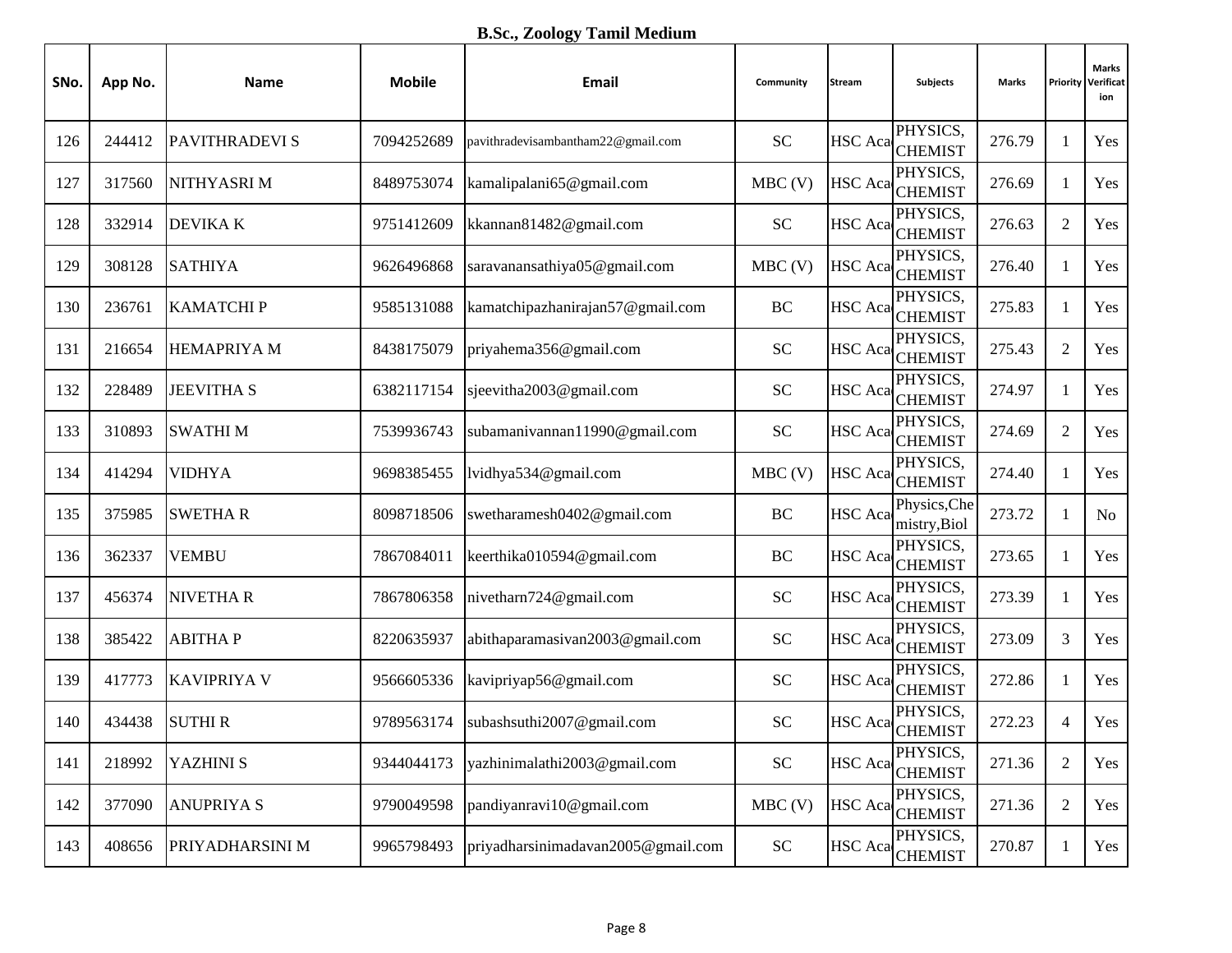| SNo. | App No. | Name                    | <b>Mobile</b> | Email                            | Community                 | <b>Stream</b>  | Subjects                     | Marks  | Priority       | <b>Marks</b><br>Verificat<br>ion |
|------|---------|-------------------------|---------------|----------------------------------|---------------------------|----------------|------------------------------|--------|----------------|----------------------------------|
| 144  | 248063  | RAJALAKSHMI C           | 7502855708    | rajalakshmi2004c@gmail.com       | <b>SC</b>                 | <b>HSC</b> Aca | PHYSICS.<br><b>CHEMIST</b>   | 270.86 | 1              | Yes                              |
| 145  | 335379  | <b>JEEVAR</b>           | 9943899542    | ranjithad60@gmail.com            | <b>IBC AND DN HSC Aca</b> |                | PHYSICS,<br><b>CHEMIST</b>   | 270.80 | $\overline{2}$ | Yes                              |
| 146  | 486695  | ABI K                   | 7867876367    | abi16112003k@gmail.com           | $MBC$ (V)                 | <b>HSC</b> Aca | PHYSICS,<br><b>CHEMIST</b>   | 269.94 | $\overline{2}$ | Yes                              |
| 147  | 304362  | <b>JONSHI MARIYAL P</b> | 7871196609    | kaliyamoorthy5089@gmail.com      | BC                        | <b>HSC</b> Aca | PHYSICS,<br><b>CHEMIST</b>   | 269.85 | $\overline{2}$ | Yes                              |
| 148  | 505068  | NITHYA J                | 6382425457    | jayasakthi222@gmail.com          | BC                        | <b>HSC</b> Aca | PHYSICS,<br><b>CHEMIST</b>   | 269.73 | $\overline{2}$ | Yes                              |
| 149  | 299887  | <b>KALAIVANI S</b>      | 7598552853    | kalaivani7598@gmail.com          | <b>SC</b>                 |                | PHYSICS,<br>HSC Aca CHEMIST  | 269.72 | $\overline{2}$ | Yes                              |
| 150  | 279073  | <b>ANBUSELVI V</b>      | 9789472350    | muthuselvivivekanandan@gmail.com | BC                        |                | PHYSICS,<br>HSC Aca CHEMIST  | 269.57 | $\overline{4}$ | Yes                              |
| 151  | 456364  | <b>ABINAYAR</b>         | 8940737180    | abinayar112003@gmail.com         | <b>SC</b>                 | <b>HSC</b> Aca | PHYSICS,<br><b>CHEMIST</b>   | 269.55 | $\overline{2}$ | Yes                              |
| 152  | 339841  | <b>AARTHIG</b>          | 7010302521    | aarthigunasekaran2004@gmail.com  | $MBC$ (V)                 |                | PHYSICS,<br>HSC Aca CHEMIST  | 269.39 | $\sqrt{2}$     | Yes                              |
| 153  | 419002  | <b>RAJALAKSHMI R</b>    | 9566669593    | rrajaiti99@gmail.com             | <b>SC</b>                 | <b>HSC</b> Aca | PHYSICS,<br><b>CHEMIST</b>   | 269.11 | $\overline{2}$ | Yes                              |
| 154  | 240244  | PRAVINA G               | 9047768542    | pravinag2004@gmail.com           | <b>SC</b>                 |                | PHYSICS,<br>HSC Aca CHEMIST  | 268.41 | $\mathbf{1}$   | Yes                              |
| 155  | 257033  | <b>AARTHI A</b>         | 8489995467    | guna10144@gmail.com              | <b>SC</b>                 | <b>HSC</b> Aca | Physics, Che<br>mistry, Biol | 268.13 | $\mathbf{1}$   | N <sub>o</sub>                   |
| 156  | 200815  | <b>VARSHAS</b>          | 9159049920    | varshas01012004@gmail.com        | <b>SC</b>                 | <b>HSC</b> Aca | PHYSICS,<br><b>CHEMIST</b>   | 267.83 | $\overline{2}$ | Yes                              |
| 157  | 377761  | <b>KAVIYAR</b>          | 8883941012    | kaviyarajendiran@gmail.com       | MBC(V)                    | HSC Aca        | Physics, Che<br>mistry, Bota | 267.83 | $\mathbf{1}$   | N <sub>o</sub>                   |
| 158  | 398063  | <b>SUBASRI B</b>        | 9080698599    | subasrisubramani7@gmail.com      | <b>SC</b>                 | <b>HSC</b> Aca | PHYSICS,<br><b>CHEMIST</b>   | 267.82 | 1              | Yes                              |
| 159  | 237498  | <b>HARITHAK</b>         | 9791511758    | harithak $312004@$ gmail.com     | <b>SC</b>                 | <b>HSC</b> Aca | PHYSICS,<br><b>CHEMIST</b>   | 267.65 | $\overline{2}$ | Yes                              |
| 160  | 360573  | <b>KIRUTHIGA L</b>      | 8754074027    | kiruthikalogo@gmail.com          | ${\rm SC}$                | <b>HSC</b> Aca | PHYSICS,<br><b>CHEMIST</b>   | 266.97 | $\mathbf{1}$   | Yes                              |
| 161  | 495414  | <b>ASWINI S</b>         | 8098443504    | aswinisethu360@gmail.com         | ${\rm SC}$                |                | PHYSICS,<br>HSC Aca CHEMIST  | 266.57 | $\mathbf{1}$   | Yes                              |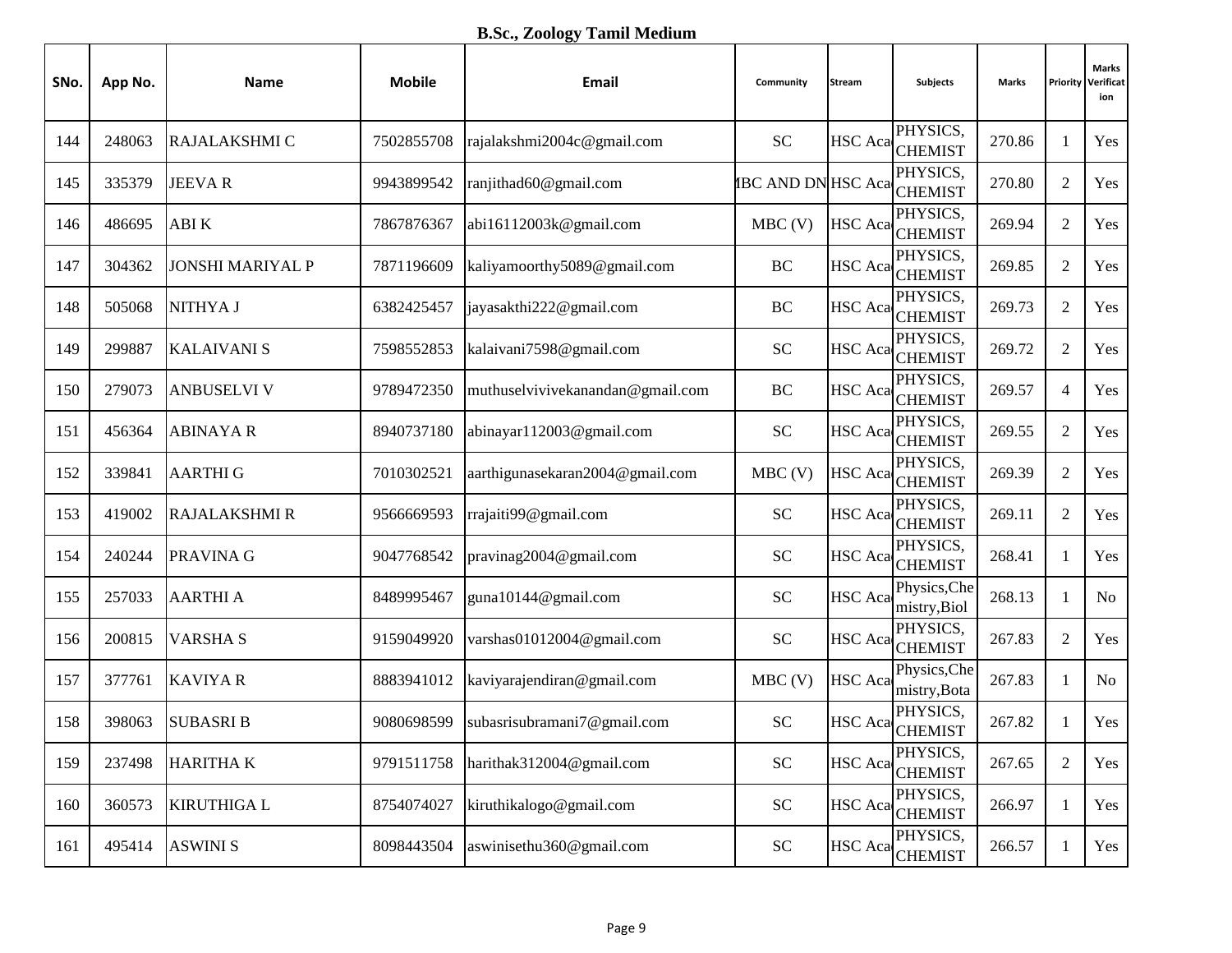| SNo. | App No. | Name                | <b>Mobile</b> | Email                             | Community  | <b>Stream</b>  | <b>Subjects</b>              | Marks  | Priority       | <b>Marks</b><br>Verificat<br>ion |
|------|---------|---------------------|---------------|-----------------------------------|------------|----------------|------------------------------|--------|----------------|----------------------------------|
| 162  | 410402  | <b>PAVITHRA B</b>   | 9342476484    | pavibalasubramaniyan648@gmail.com | $MBC$ (V)  | <b>HSC</b> Aca | Physics, Che<br>mistry, Bota | 266.28 | $\overline{2}$ | N <sub>o</sub>                   |
| 163  | 339341  | <b>SATHYAS</b>      | 7358944110    | sathyasethuraman@gmail.com        | $MBC$ (V)  |                | PHYSICS,<br>HSC Aca CHEMIST  | 265.94 | $\overline{2}$ | Yes                              |
| 164  | 352064  | SHANMUGAPRIYA R     | 8940819135    | shanmugapriya072004@gmail.com     | <b>SC</b>  | <b>HSC</b> Aca | PHYSICS,<br><b>CHEMIST</b>   | 265.72 | 1              | Yes                              |
| 165  | 390962  | <b>ISWARYA</b>      | 7598011807    | 2019karthikeyan2007@gmail.com     | <b>SC</b>  | <b>HSC</b> Aca | PHYSICS,<br><b>CHEMIST</b>   | 265.54 | $\mathbf{1}$   | Yes                              |
| 166  | 464559  | <b>MALISHAR</b>     | 7868096965    | malisha05122003@gmail.com         | <b>SC</b>  |                | PHYSICS,<br>HSC Aca CHEMIST  | 265.54 | $\mathbf{1}$   | Yes                              |
| 167  | 403041  | <b>NANCY P</b>      | 8508374266    | nancypushba2001@gmail.com         | <b>SC</b>  | <b>HSC</b> Aca | PHYSICS,<br><b>CHEMIST</b>   | 265.14 | 3              | Yes                              |
| 168  | 463174  | <b>THEPORAL L</b>   | 7868960628    | theporal2004@gmail.com            | <b>SC</b>  | <b>HSC</b> Aca | PHYSICS,<br><b>CHEMIST</b>   | 264.87 | $\overline{2}$ | Yes                              |
| 169  | 461370  | <b>VARSHINI V</b>   | 7373612700    | varshinivelm2004@gmail.com        | $MBC$ (V)  | <b>HSC</b> Aca | PHYSICS,<br><b>CHEMIST</b>   | 264.51 | $\overline{2}$ | Yes                              |
| 170  | 510459  | <b>V.JANANI</b>     | 9962310661    | janajay2002@gmail.com             | <b>SC</b>  | <b>HSC</b> Aca | Physics, Che<br>mistry, Bota | 263.65 | 1              | <b>No</b>                        |
| 171  | 229525  | <b>ROSHINI R</b>    | 7305636447    | roshiniravivarman@gmail.com       | <b>SC</b>  | <b>HSC</b> Aca | PHYSICS,<br><b>CHEMIST</b>   | 263.44 | 3              | Yes                              |
| 172  | 503853  | <b>RENUGADEVIL</b>  | 6382330946    | prmichael75@gmail.com             | <b>SC</b>  |                | PHYSICS,<br>HSC Aca CHEMIST  | 263.08 | $\overline{2}$ | Yes                              |
| 173  | 314861  | PONMALAR B          | 9790671905    | vijayan9393@yahoo.com             | <b>SC</b>  |                | PHYSICS,<br>HSC Aca CHEMIST  | 262.97 | 3              | Yes                              |
| 174  | 414978  | <b>KAVIPRIYA</b>    | 8015497077    | rajeshkumarasamy476@gmail.com     | <b>SC</b>  | <b>HSC</b> Aca | PHYSICS,<br><b>CHEMIST</b>   | 262.97 | $\overline{2}$ | Yes                              |
| 175  | 234300  | <b>SUMITHRAK</b>    | 6374046171    | ranjanisiva831@gmail.com          | <b>SC</b>  | <b>HSC</b> Aca | PHYSICS,<br><b>CHEMIST</b>   | 262.00 | $\mathbf{2}$   | Yes                              |
| 176  | 476425  | <b>BANUB</b>        | 8489278227    | ececec1417i@gmail.com             | <b>SC</b>  | <b>HSC</b> Aca | PHYSICS,<br><b>CHEMIST</b>   | 261.73 | 1              | Yes                              |
| 177  | 331569  | <b>QUEEN MARY C</b> | 8807507771    | queenmarycharles@gmail.com        | $\rm BC$   | <b>HSC</b> Aca | PHYSICS,<br><b>CHEMIST</b>   | 261.65 | $\overline{2}$ | Yes                              |
| 178  | 454402  | <b>GOMATHIM</b>     | 8098340360    | karthikeyan796@gmail.com          | ${\rm SC}$ | <b>HSC</b> Aca | PHYSICS,<br><b>CHEMIST</b>   | 261.26 | $\mathbf{1}$   | Yes                              |
| 179  | 372876  | NIRANJANI R         | 8940057350    | niranjanir2005@gmail.com          | ${\rm SC}$ |                | PHYSICS,<br>HSC Aca CHEMIST  | 261.09 | $\mathfrak{Z}$ | Yes                              |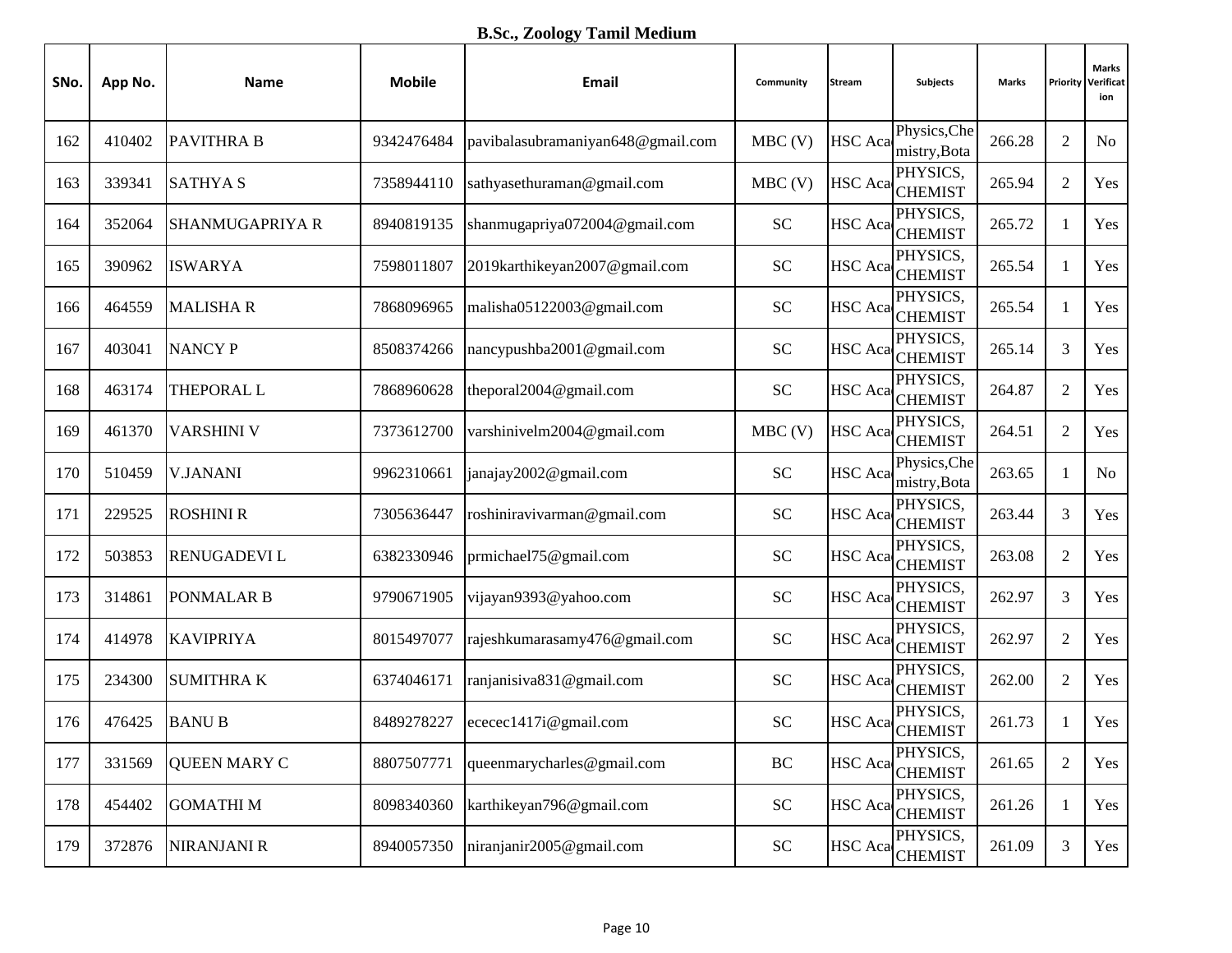| SNo. | App No. | Name               | <b>Mobile</b> | Email                         | Community                  | <b>Stream</b>  | <b>Subjects</b>              | Marks  |                | <b>Marks</b><br><b>Priority Verificat</b><br>ion |
|------|---------|--------------------|---------------|-------------------------------|----------------------------|----------------|------------------------------|--------|----------------|--------------------------------------------------|
| 180  | 335970  | <b>SARVINI R</b>   | 9095524796    | umalessarvini@gmail.com       | $MBC$ (V)                  | <b>HSC</b> Aca | PHYSICS,<br><b>CHEMIST</b>   | 260.98 | 1              | Yes                                              |
| 181  | 432446  | <b>KEERTHANA K</b> | 9626542893    | keerthana9007@gmail.com       | <b>SC</b>                  | <b>HSC</b> Aca | PHYSICS,<br><b>CHEMIST</b>   | 260.97 | $\mathfrak{2}$ | Yes                                              |
| 182  | 505765  | <b>RAGAVIR</b>     | 8270263041    | 2019karthikeyan2001@gmail.com | $\ensuremath{\mathbf{SC}}$ | HSC Aca        | PHYSICS,<br><b>CHEMIST</b>   | 260.79 | $\mathbf{1}$   | Yes                                              |
| 183  | 467893  | <b>HEMALATHAK</b>  | 9786372915    | KANNANAVELUR@GMAIL.COM        | $MBC$ (V)                  | HSC Aca        | PHYSICS,<br><b>CHEMIST</b>   | 260.39 | $\overline{2}$ | Yes                                              |
| 184  | 415861  | <b>ROSHNA A</b>    | 9626954947    | aroshna132004@gmail.com       | <b>SC</b>                  | HSC Aca        | PHYSICS,<br><b>CHEMIST</b>   | 260.25 | $\mathbf{1}$   | Yes                                              |
| 185  | 277499  | <b>BRUNDHA J</b>   | 9443691040    | sanjaysangar@gmail.com        | BC                         | <b>HSC</b> Aca | PHYSICS,<br><b>CHEMIST</b>   | 260.24 | 3              | Yes                                              |
| 186  | 286145  | <b>RANJANI</b>     | 7305305002    | ecececec1414@gmail.com        | <b>SC</b>                  | <b>HSC</b> Aca | PHYSICS,<br><b>CHEMIST</b>   | 260.22 | 1              | Yes                                              |
| 187  | 244076  | <b>ABIRAMIN</b>    | 8870995196    | viniyanatarajan@gmail.com     | $MBC$ (V)                  | <b>HSC</b> Aca | PHYSICS.<br><b>CHEMIST</b>   | 259.44 | 1              | Yes                                              |
| 188  | 352918  | <b>RAMANITHA R</b> | 9626496790    | paramaparthi89@gmail.com      | $\ensuremath{\mathbf{SC}}$ | <b>HSC</b> Aca | PHYSICS,<br><b>CHEMIST</b>   | 259.39 | $\mathbf{1}$   | Yes                                              |
| 189  | 336757  | KAVIYASELVI P      | 9942140073    | kaviya05062004@gmail.com      | $\ensuremath{\mathbf{SC}}$ | HSC Aca        | PHYSICS,<br><b>CHEMIST</b>   | 259.28 | $\mathbf{1}$   | Yes                                              |
| 190  | 308750  | <b>DEEPIKAT</b>    | 8778123250    | ushadeepika82@gmail.com       | <b>SC</b>                  | HSC Aca        | PHYSICS,<br><b>CHEMIST</b>   | 259.08 | $\mathbf{1}$   | Yes                                              |
| 191  | 374321  | <b>BARANIKAP</b>   | 6380492380    | pavithrapavithra@gmail.com    | <b>SC</b>                  | HSC Aca        | PHYSICS,<br><b>CHEMIST</b>   | 257.84 | $\mathbf{1}$   | Yes                                              |
| 192  | 279489  | <b>JAYAPRIYA B</b> | 7373653058    | abinashr0622@gmail.com        | MBC(V)                     | <b>HSC</b> Aca | Physics, Che<br>mistry, Biol | 257.55 | 3              | N <sub>o</sub>                                   |
| 193  | 218737  | VISHMAYA.P         | 9942025043    | karthicivil9942@gmail.com     | $MBC$ (V)                  | <b>HSC</b> Aca | PHYSICS,<br><b>CHEMIST</b>   | 256.56 | 1              | Yes                                              |
| 194  | 351318  | <b>VAISHNAVI S</b> | 9952861857    | vaishnavis051203@gmail.com    | <b>SC</b>                  | <b>HSC</b> Aca | PHYSICS,<br><b>CHEMIST</b>   | 256.00 | 3              | Yes                                              |
| 195  | 359107  | <b>PATHMAK</b>     | 6382881343    | saranyapathma2000@gmail.com   | $MBC$ (V)                  | <b>HSC</b> Aca | PHYSICS,<br><b>CHEMIST</b>   | 255.44 | $\overline{2}$ | Yes                                              |
| 196  | 423916  | <b>BIRUNDHAM</b>   | 8754667532    | 2019sri2001@gmail.com         | ${\rm SC}$                 | HSC Aca        | PHYSICS,<br><b>CHEMIST</b>   | 255.37 | 1              | Yes                                              |
| 197  | 424090  | <b>BIRUNDHAM</b>   | 8754667532    | 2019sri2002@gmail.com         | ${\rm SC}$                 | <b>HSC</b> Aca | Physics, Che<br>mistry, Bota | 255.37 | 1              | No                                               |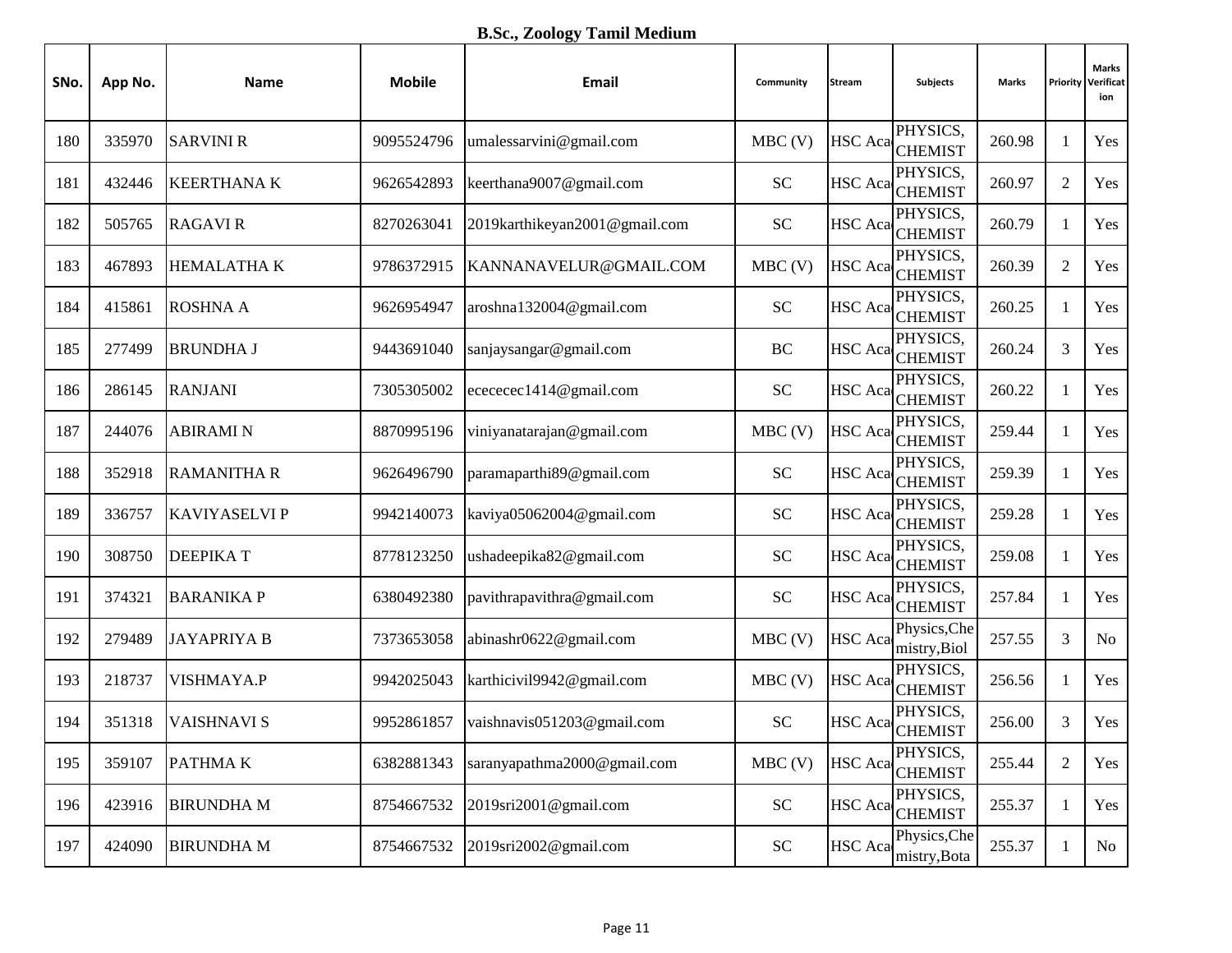| SNo. | App No. | Name                 | <b>Mobile</b> | Email                            | Community                 | <b>Stream</b>  | <b>Subjects</b>              | Marks  | Priority       | <b>Marks</b><br>Verificat<br>ion |
|------|---------|----------------------|---------------|----------------------------------|---------------------------|----------------|------------------------------|--------|----------------|----------------------------------|
| 198  | 495197  | MUTHULAKSHMI M       | 9047594436    | muthupravin0915@gmail.com        | <b>SC</b>                 | <b>HSC</b> Aca | PHYSICS,<br><b>CHEMIST</b>   | 254.11 | 1              | Yes                              |
| 199  | 392954  | <b>NATHIYAP</b>      | 9952113820    | abv.laxmi@gmail.com              | <b>SC</b>                 |                | PHYSICS,<br>HSC Aca CHEMIST  | 254.01 | $\mathbf{1}$   | Yes                              |
| 200  | 308843  | <b>NIVETHA A</b>     | 7550248483    | nivethasuvetha867@gmail.com      | <b>IBC AND DN HSC Aca</b> |                | PHYSICS,<br><b>CHEMIST</b>   | 252.68 | $\mathbf{1}$   | Yes                              |
| 201  | 402645  | <b>SANTHIYAK</b>     | 9965798493    | santhiyakajendran2004@gmail.com  | $MBC$ (V)                 | <b>HSC</b> Aca | PHYSICS,<br><b>CHEMIST</b>   | 252.51 | $\mathbf{1}$   | Yes                              |
| 202  | 465701  | <b>RISHIKA R</b>     | 9626569791    | kumarv58936@gmail.com            | <b>SC</b>                 | <b>HSC</b> Aca | Physics, Che<br>mistry, Biol | 251.68 | 8              | <b>No</b>                        |
| 203  | 292301  | <b>MAHALAKSHMI S</b> | 7397544426    | KANMANISASIKUMAR1909@GMAIL       | $MBC$ (V)                 |                | PHYSICS,<br>HSC Aca CHEMIST  | 251.26 | $\mathbf{1}$   | Yes                              |
| 204  | 298812  | <b>SHARMILA A</b>    | 6380009490    | parathraj342@gmail.com           | <b>SC</b>                 |                | PHYSICS,<br>HSC Aca CHEMIST  | 250.69 | $\mathbf{1}$   | Yes                              |
| 205  | 360687  | <b>GOBIKA G</b>      | 8526942130    | gobikagovindarajan2004@gmail.com | <b>SC</b>                 | <b>HSC</b> Aca | PHYSICS.<br><b>CHEMIST</b>   | 250.22 | $\mathbf{1}$   | Yes                              |
| 206  | 406831  | <b>LAVANYA B</b>     | 9790460864    | baskaranlavanya37@gmail.com      | <b>SC</b>                 |                | PHYSICS,<br>HSC Aca CHEMIST  | 249.25 | 1              | Yes                              |
| 207  | 309721  | <b>SUGANYA R</b>     | 9092519480    | rasuga2004@gmail.com             | <b>SC</b>                 |                | PHYSICS,<br>HSC Aca CHEMIST  | 248.29 | $\mathbf{1}$   | Yes                              |
| 208  | 454593  | <b>SUGANYA R</b>     | 9092519480    | suganyaravi124@gmail.com         | <b>SC</b>                 | <b>HSC</b> Aca | Physics, Che<br>mistry, Bota | 248.29 | $\mathbf{1}$   | N <sub>o</sub>                   |
| 209  | 451678  | <b>PARKAVIG</b>      | 9042547780    | samvikramgvp3286@gmail.com       | $MBC$ (V)                 | <b>HSC</b> Aca | Physics, Che<br>mistry, Bota | 248.10 | $\mathbf{1}$   | N <sub>o</sub>                   |
| 210  | 260864  | <b>DHARSHINIP</b>    | 8110963472    | dpdarshini04@gmail.com           | <b>SC</b>                 | <b>HSC</b> Aca | PHYSICS,<br><b>CHEMIST</b>   | 247.73 | $\mathbf{1}$   | Yes                              |
| 211  | 473914  | <b>KAVIYAR</b>       | 9344998471    | kaviyakutti@gmail.com            | <b>SC</b>                 |                | PHYSICS,<br>HSC Aca CHEMIST  | 247.09 | $\mathbf{1}$   | Yes                              |
| 212  | 293429  | YOGALAKSHMI          | 9750460216    | yogalakshmi108@gmail.com         | <b>SC</b>                 | <b>HSC</b> Aca | PHYSICS,<br><b>CHEMIST</b>   | 246.98 | 1              | Yes                              |
| 213  | 432764  | <b>ANBARSAIN</b>     | 9791466474    | anbarasinallathambi@gmail.com    | <b>SC</b>                 | <b>HSC</b> Aca | PHYSICS,<br><b>CHEMIST</b>   | 245.56 | $\mathbf{1}$   | Yes                              |
| 214  | 481661  | <b>KAVIYA S</b>      | 8270414871    | kaviya100704@gmail.com           | ${\rm SC}$                | HSC Aca        | PHYSICS,<br><b>CHEMIST</b>   | 245.55 | $\overline{2}$ | Yes                              |
| 215  | 467488  | <b>SONIYA</b>        | 9751921703    | soniyam14042004@gmail.com        | ${\cal S}{\cal T}$        |                | PHYSICS,<br>HSC Aca CHEMIST  | 245.09 | $\mathbf{1}$   | Yes                              |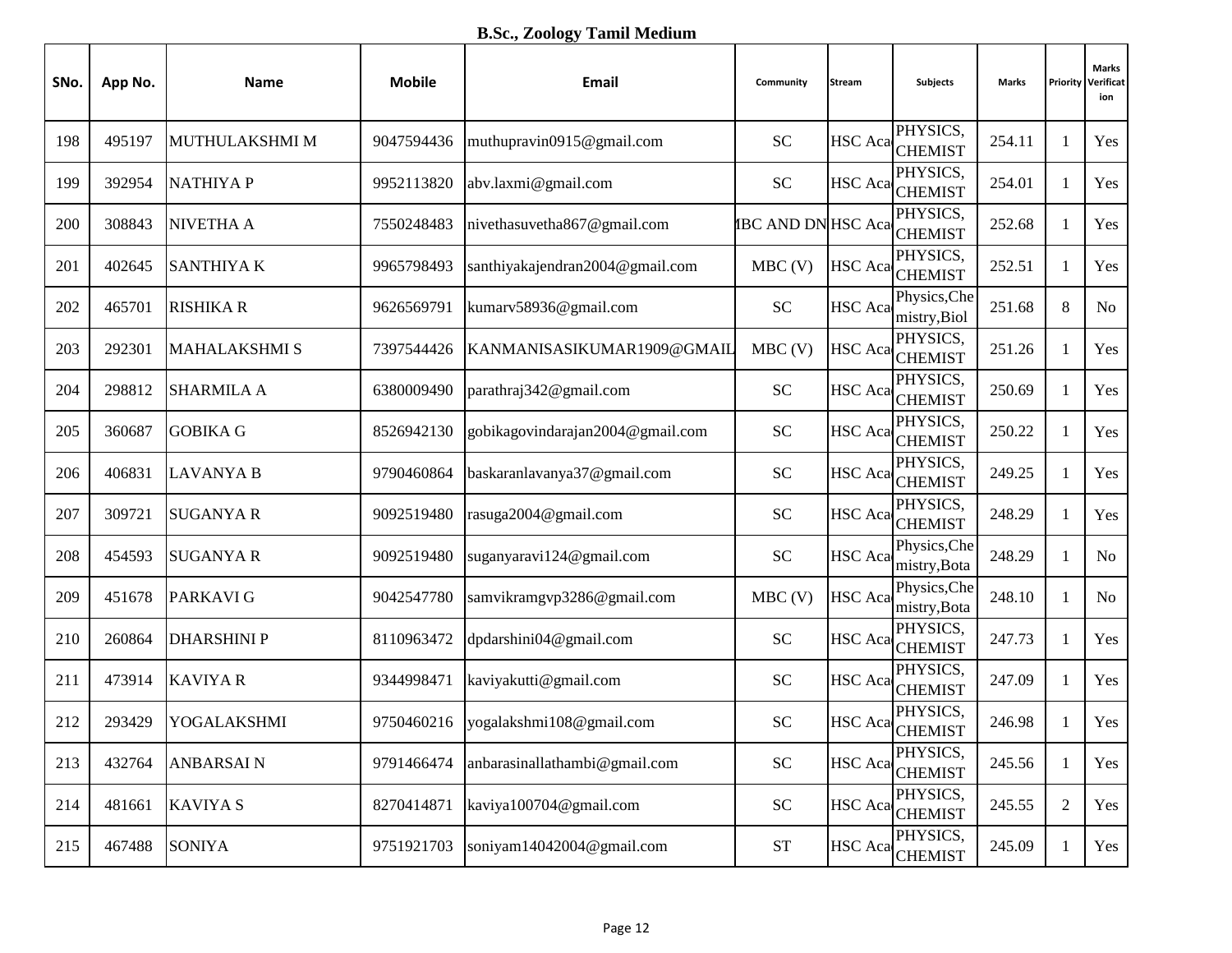| SNo. | App No. | Name                   | <b>Mobile</b> | Email                              | Community  | <b>Stream</b>  | <b>Subjects</b>              | Marks  | Priority       | <b>Marks</b><br>Verificat<br>ion |
|------|---------|------------------------|---------------|------------------------------------|------------|----------------|------------------------------|--------|----------------|----------------------------------|
| 216  | 483513  | KAYALVIZHI A           | 8903291529    | kayalvizhi2574@gmail.com           | <b>SC</b>  | <b>HSC</b> Aca | PHYSICS,<br><b>CHEMIST</b>   | 244.69 | $\overline{2}$ | Yes                              |
| 217  | 502527  | <b>SOUNDARYAK</b>      | 9751903077    | sowntharya03022004@gmail.com       | $MBC$ (V)  | HSC Aca        | PHYSICS,<br><b>CHEMIST</b>   | 243.43 | $\mathfrak{2}$ | Yes                              |
| 218  | 439619  | <b>TAMILSELVIT</b>     | 9655159019    | aristatilanatarajan@gmail.com      | <b>SC</b>  | HSC Aca        | PHYSICS,<br><b>CHEMIST</b>   | 243.26 | $\overline{2}$ | Yes                              |
| 219  | 308667  | <b>ANITHA S</b>        | 8220687627    | udhayambrowsing@gmail.com          | <b>SC</b>  | <b>HSC</b> Aca | PHYSICS,<br><b>CHEMIST</b>   | 242.86 | $\overline{2}$ | Yes                              |
| 220  | 505830  | <b>DEVADHARSHINI M</b> | 6382330946    | ncicnclc1@gmail.com                | <b>SC</b>  | <b>HSC</b> Aca | Physics, Che<br>mistry, Biol | 242.79 | $\sqrt{2}$     | N <sub>o</sub>                   |
| 221  | 334621  | <b>DEVIPRIYA</b>       | 9655172129    | ddevipriya996@gmail.com            | $MBC$ (V)  |                | PHYSICS,<br>HSC Aca CHEMIST  | 241.44 | $\overline{2}$ | Yes                              |
| 222  | 473722  | <b>GOMATHID</b>        | 7358382966    | dgomathi348@gmail.com              | <b>SC</b>  | <b>HSC</b> Aca | PHYSICS,<br><b>CHEMIST</b>   | 241.44 | $\mathbf{1}$   | Yes                              |
| 223  | 205509  | <b>BHAVANI A</b>       | 9952318407    | bhavania09082004@gmail.com         | <b>SCA</b> | <b>HSC</b> Aca | PHYSICS.<br><b>CHEMIST</b>   | 241.26 | $\mathbf{1}$   | Yes                              |
| 224  | 398682  | <b>PUSHPA M</b>        | 9698475501    | krishdhudivya@gmail.com            | <b>SC</b>  | <b>HSC</b> Aca | PHYSICS,<br><b>CHEMIST</b>   | 241.15 | 1              | Yes                              |
| 225  | 396632  | <b>KANIMOZHI</b>       | 8870153807    | mozhik927@gmail.com                | <b>SC</b>  | <b>HSC</b> Aca | PHYSICS,<br><b>CHEMIST</b>   | 240.43 | $\mathbf{1}$   | Yes                              |
| 226  | 349499  | <b>BAKIYALAKSHMI M</b> | 9514870510    | Anbummk97@gmail.com                | <b>SC</b>  |                | PHYSICS,<br>HSC Aca CHEMIST  | 240.12 | $\overline{2}$ | Yes                              |
| 227  | 381927  | <b>SANTHIYA</b>        | 8270710374    | santhiya1876@gmail.com             | <b>SC</b>  | HSC Aca        | PHYSICS,<br><b>CHEMIST</b>   | 239.94 | $\overline{2}$ | Yes                              |
| 228  | 338813  | YOGANANDHINI T         | 9585733087    | yoganandhinithirumurugan@gmail.com | $MBC$ (V)  | HSC Aca        | PHYSICS,<br><b>CHEMIST</b>   | 238.53 | $\overline{2}$ | Yes                              |
| 229  | 238383  | <b>PRASANNA</b>        | 9629113103    | keyankeyan834@gmail.com            | BC         | HSC Aca        | PHYSICS,<br><b>CHEMIST</b>   | 238.12 | $\overline{c}$ | Yes                              |
| 230  | 340451  | <b>KAMALIS</b>         | 9159869510    | kamaliselladurai@gmail.com         | $MBC$ (V)  | <b>HSC</b> Aca | PHYSICS,<br><b>CHEMIST</b>   | 237.84 | 3              | Yes                              |
| 231  | 352567  | <b>DEVATHARSHINI</b>   | 6383713551    | srisevaiyagam@gmail.com            | <b>SC</b>  | <b>HSC</b> Aca | PHYSICS,<br><b>CHEMIST</b>   | 237.66 | $\mathbf{1}$   | Yes                              |
| 232  | 390314  | <b>RAJARAJESWARI G</b> | 9750385335    | rajeswariganabathi2004@gmail.com   | BC         | <b>HSC</b> Aca | PHYSICS,<br><b>CHEMIST</b>   | 237.50 | 1              | Yes                              |
| 233  | 434489  | <b>SARALA R</b>        | 8925354887    | saralar200415@gmail.com            | ${\rm SC}$ |                | PHYSICS,<br>HSC Aca CHEMIST  | 235.26 | $\mathbf{1}$   | Yes                              |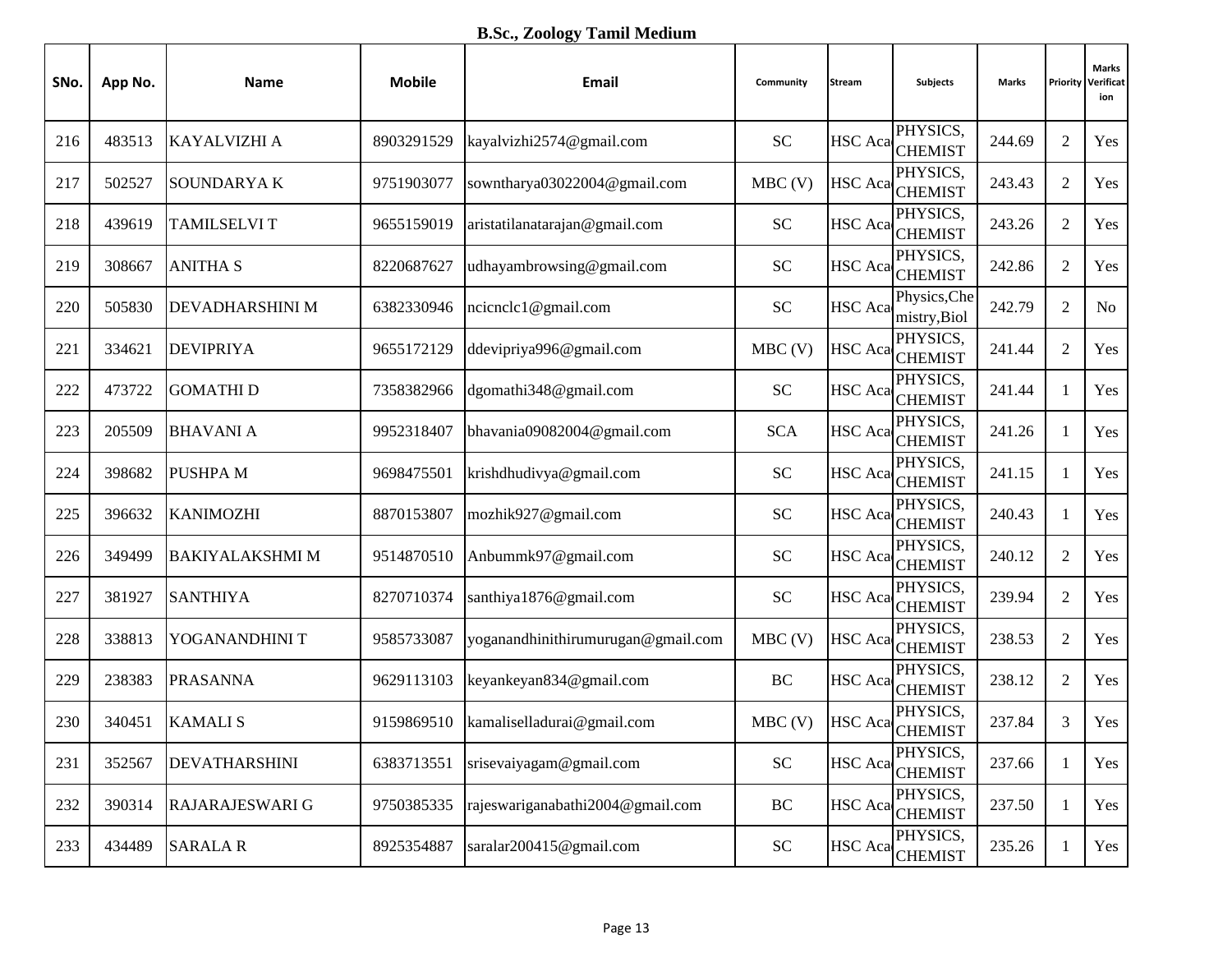**B.Sc., Zoology Tamil Medium**

| SNo. | App No. | Name                | <b>Mobile</b> | Email                            | Community  | <b>Stream</b>  | <b>Subjects</b>              | Marks  | Priority       | <b>Marks</b><br>Verificat<br>ion |
|------|---------|---------------------|---------------|----------------------------------|------------|----------------|------------------------------|--------|----------------|----------------------------------|
| 234  | 304029  | <b>ABINAYA S</b>    | 9629093192    | sjothibasu64@gmail.com           | <b>SC</b>  | <b>HSC</b> Aca | PHYSICS,<br><b>CHEMIST</b>   | 235.15 | 1              | Yes                              |
| 235  | 307141  | DAYANARAJAKUMARI R  | 9865635878    | selvakumar5089@gmail.com         | <b>SC</b>  |                | PHYSICS,<br>HSC Aca CHEMIST  | 234.80 | 3              | Yes                              |
| 236  | 304421  | <b>SOWBAKIYA S</b>  | 9597420069    | subabakiya77@gmail.com           | <b>SC</b>  | <b>HSC</b> Aca | Physics, Che<br>mistry, Bota | 234.00 | $\mathbf{1}$   | N <sub>o</sub>                   |
| 237  | 438669  | <b>NANDHINI D</b>   | 8667620411    | nandhinidharmenthiran7@gmail.com | <b>MBC</b> | <b>HSC</b> Aca | PHYSICS,<br><b>CHEMIST</b>   | 233.07 | $\overline{2}$ | Yes                              |
| 238  | 391900  | <b>VINOTHINI D</b>  | 9500893862    | ava.laxmi@gmail.com              | <b>SC</b>  | <b>HSC</b> Aca | Physics, Che<br>mistry, Bota | 231.84 | $\mathbf{1}$   | N <sub>o</sub>                   |
| 239  | 438150  | RAJALAKSHMI M       | 9943855524    | ammuammu8154@gmail.com           | <b>MBC</b> |                | PHYSICS,<br>HSC Aca CHEMIST  | 231.15 | $\overline{2}$ | Yes                              |
| 240  | 362452  | <b>VINITHA S</b>    | 9790285923    | sepreetha739@gmail.com           | $MBC$ (V)  |                | PHYSICS,<br>HSC Aca CHEMIST  | 230.58 | $\overline{c}$ | Yes                              |
| 241  | 361890  | <b>AARTHIR</b>      | 8675863569    | aarthiramadoss2004@gmail.com     | <b>SC</b>  | <b>HSC</b> Aca | PHYSICS,<br><b>CHEMIST</b>   | 229.94 | $\overline{2}$ | Yes                              |
| 242  | 416415  | THIRISHA M          | 9360601778    | ramalingam180590@gmail.com       | <b>SC</b>  |                | PHYSICS,<br>HSC Aca CHEMIST  | 227.54 | $\overline{2}$ | Yes                              |
| 243  | 209595  | <b>RUBA A</b>       | 8056855885    | rajeshpkrajesh6@gmail.com        | <b>SC</b>  | <b>HSC</b> Aca | PHYSICS,<br><b>CHEMIST</b>   | 225.26 | $\mathbf{1}$   | Yes                              |
| 244  | 309918  | <b>MOUNIKA J</b>    | 7824962405    | vijayraghav270301@gmail.com      | <b>SC</b>  |                | PHYSICS,<br>HSC Aca CHEMIST  | 223.44 | $\overline{2}$ | Yes                              |
| 245  | 452685  | VANITHA S           | 7092715181    | vanitha032004s@gmail.com         | <b>SC</b>  | <b>HSC</b> Aca | PHYSICS,<br><b>CHEMIST</b>   | 223.09 | $\mathbf{1}$   | Yes                              |
| 246  | 373956  | <b>MAGESHWARI M</b> | 9487972822    | muruganmagesh20048@gmail.com     | <b>SC</b>  | <b>HSC</b> Aca | PHYSICS,<br><b>CHEMIST</b>   | 221.84 | $\sqrt{2}$     | Yes                              |
| 247  | 400111  | <b>SUBHASRIM</b>    | 9677390299    | mahindranmahi234@gmail.com       | <b>SCA</b> | HSC Aca        | Physics, Che<br>mistry, Bota | 221.44 | $\mathfrak{2}$ | N <sub>o</sub>                   |
| 248  | 376493  | <b>SOWMIYA M</b>    | 9751319163    | sowmiyam148@gmail.com            | <b>SC</b>  | HSC Aca        | Physics, Che<br>mistry, Biol | 218.00 | 1              | N <sub>o</sub>                   |
| 249  | 499372  | <b>AGALYA A</b>     | 6383100014    | dhilaninfotechpan@gmail.com      | <b>SC</b>  | <b>HSC</b> Aca | Physics, Che<br>mistry, Biol | 217.00 | $\overline{c}$ | No                               |
| 250  | 227921  | <b>RAMYAP</b>       | 9597338920    | rajesh4115raj@gmail.com          | $MBC$ (V)  | <b>HSC</b> Aca | Physics, Che<br>mistry, Biol | 213.00 | $\mathbf{1}$   | No                               |
| 251  | 446783  | NIRMALADEVI         | 9751921703    | nirmaladevim2003@gmail.com       | <b>ST</b>  | <b>HSC</b> Aca | Physics, Che<br>mistry, Bota | 212.00 | $\mathbf{1}$   | No                               |